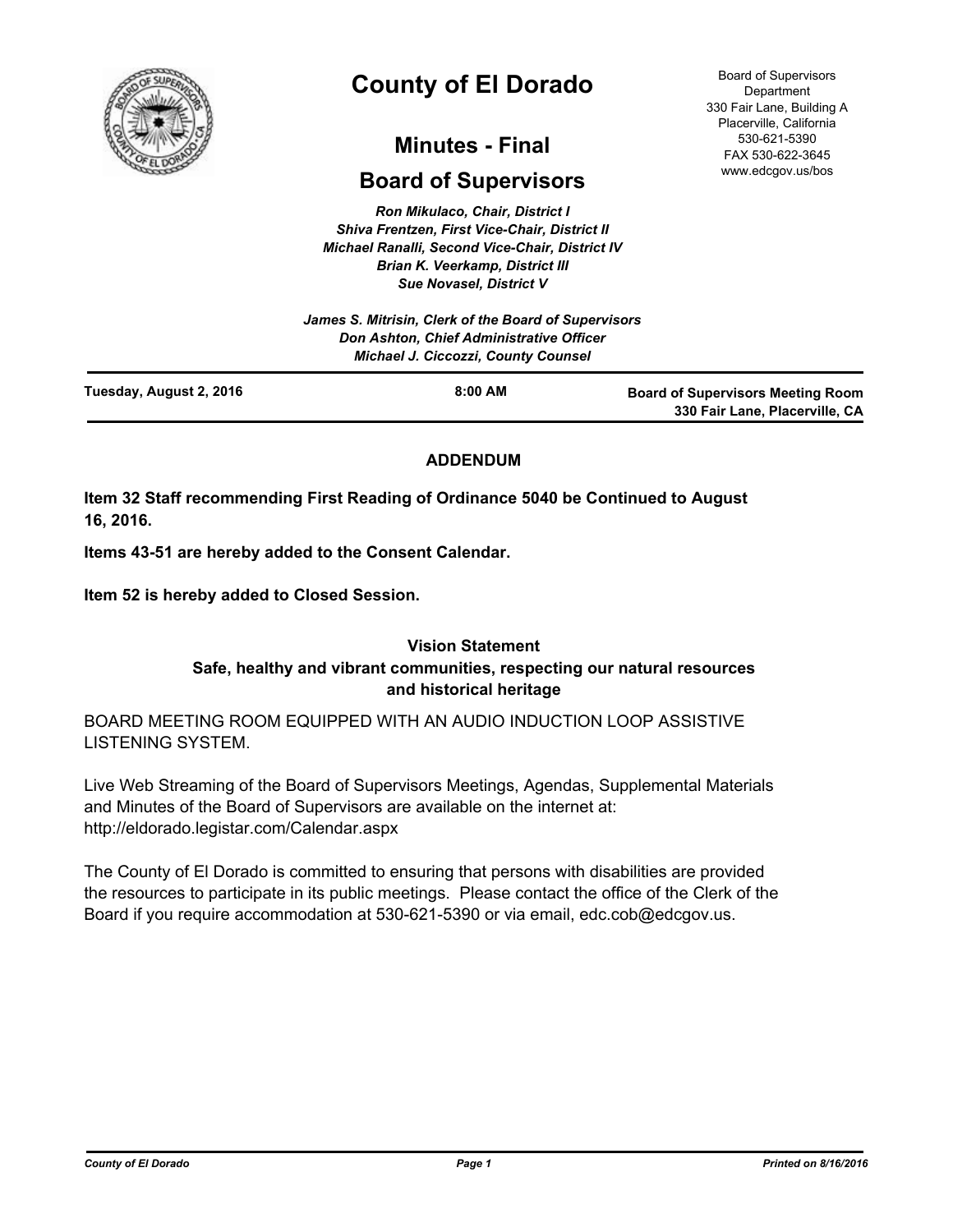Public comment will be received on each agenda item listed under Department Matters or Time Allocation as called by the Chair. Principal party on each side of an issue (where applicable) is allocated 10 minutes to speak, individual comments are limited to 3 minutes, and individuals speaking for a group are allocated 5 minutes. (Adopted 8/10/93) Except with the consent of the Board, individuals shall be allowed to speak to an item only once. Upon completion of public comment the matter shall be returned to the Board for deliberation. Members of the public shall not be entitled to participate in that deliberation, or be present at the podium during such deliberation, except at the invitation of the Board for a point of clarification or question by the Board. The Board reserves the right to waive said rules by a majority vote.

Matters not on the agenda may be addressed by the general public during the Open Forum. Public comments during Open Forum are limited to three minutes per person and the total amount of time reserved for Open Forum may be limited. Public comment on items scheduled for Closed Session will be received before the Board recesses to Closed Session.

Materials related to an item on this Agenda submitted to the Board of Supervisors after distribution of the agenda packet are available for inspection during normal business hours in the public viewing packet located in the foyer of Building A, 330 Fair Lane, Placerville or in the Board Clerk's Office located at the same address. Such documents are also available on the Board of Supervisors' Meeting Agenda webpage subject to staff's ability to post the documents before the meeting.

The Board of Supervisors is concerned that written information submitted to the Board the day of the Board meeting may not receive the attention it deserves. The Board Clerk cannot guarantee that any FAX, email, or mail received the day of the meeting will be delivered to the Board prior to action on the subject matter.

The Board meets simultaneously as the Board of Supervisors and the Board of Directors of the Air Quality Management District, In-Home Supportive Services, Public Housing Authority, Redevelopment Agency and other Special Districts.

For Purposes of the Brown Act § 54954.2 (a), the numbered items on this Agenda give a brief description of each item of business to be transacted or discussed. Recommendations of the staff, as shown, do not prevent the Board from taking other action.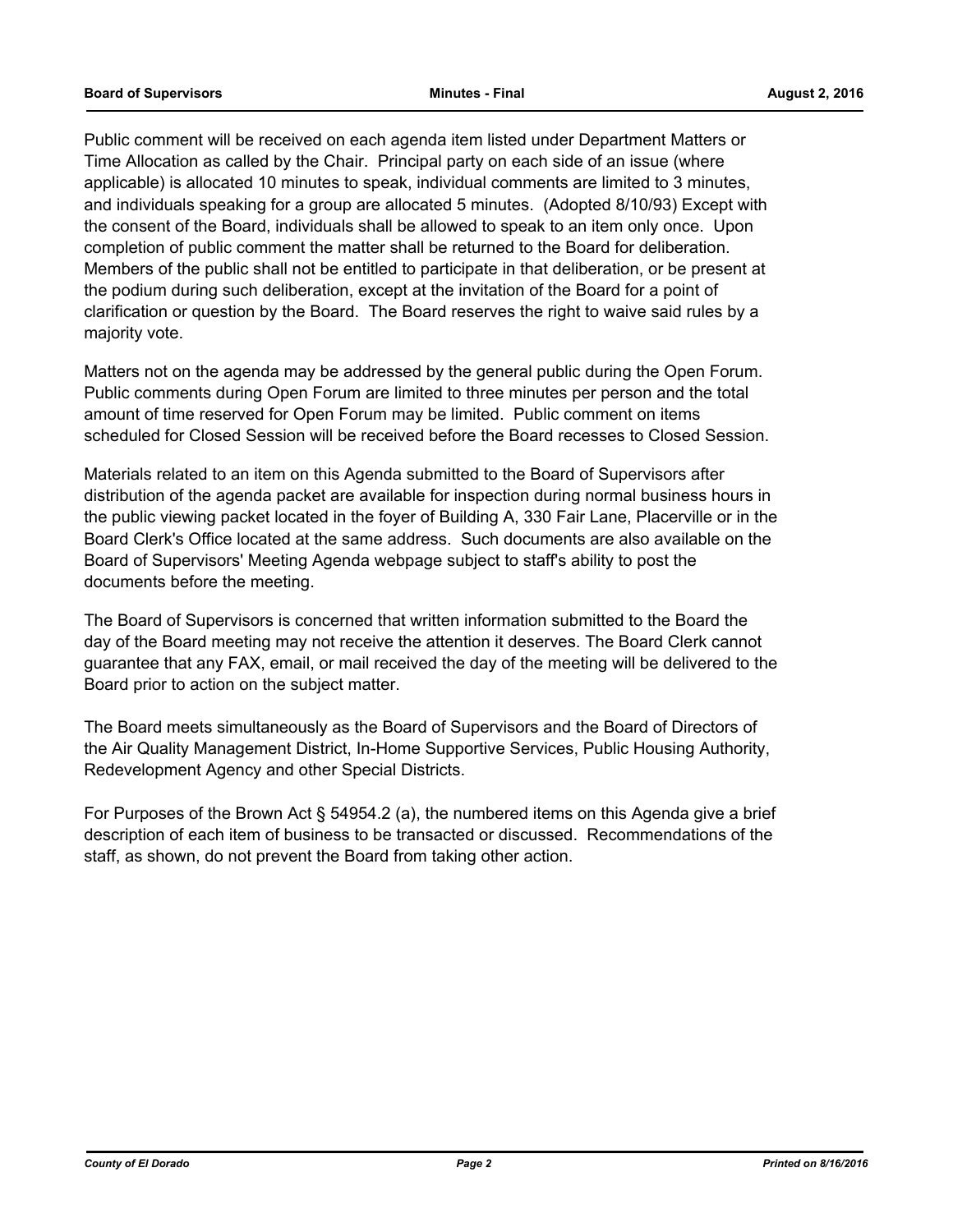#### **8:02 A.M. - CALLED TO ORDER AND RECESSED TO CLOSED SESSIONS**

Present: 5 - Supervisor Mikulaco, Supervisor Veerkamp, Supervisor Frentzen, Supervisor Ranalli and Supervisor Novasel

#### **9:03 A.M. - RECONVENED TO OPEN SESSION AND CLOSED SESSION REPORTS**

#### **INVOCATION AND PLEDGE OF ALLEGIANCE TO THE FLAG**

**Invocation was given by Pastor Craig Klatt of the Camino Adventist Church. Supervisor Frentzen led the Pledge of Allegiance to the Flag.**

#### **ADOPTION OF THE AGENDA AND APPROVAL OF THE CONSENT CALENDAR**

**A motion was made by Supervisor Veerkamp, seconded by Supervisor Ranalli to Adopt the agenda and Approve the Consent Calendar with the following changes:**

**Pull Items 3 and 47 for discussion. Supervisor Veerkamp recused himself from Item 18. Continue Item 32 to August 16, 2016.**

**Yes:** 5 - Mikulaco, Veerkamp, Frentzen, Ranalli and Novasel

The Board may make any necessary additions, deletions or corrections to the agenda including moving items to or from the Consent Calendar and adopt the agenda and the Consent Calendar with one single vote. A Board member may request an item be removed from the Consent Calendar for discussion and separate Board action. At the appropriate time as called by the Board Chair, members of the public may make a comment on matters on the Consent Calendar prior to Board action.

[16-0835](http://eldorado.legistar.com/gateway.aspx?m=l&id=/matter.aspx?key=21493) OPEN FORUM (See Attachment by following the numbered link to the left)

*B. Dennis, M. Lane*

Open Forum is an opportunity for members of the public to address the Board of Supervisors on subject matter that is not on their meeting agenda and within their jurisdiction. Public comments during Open Forum are limited to three minutes per person. The Board reserves the right to impose a reasonable limit of time afforded to any topic, individual speaker or the total amount of time reserved for Open Forum.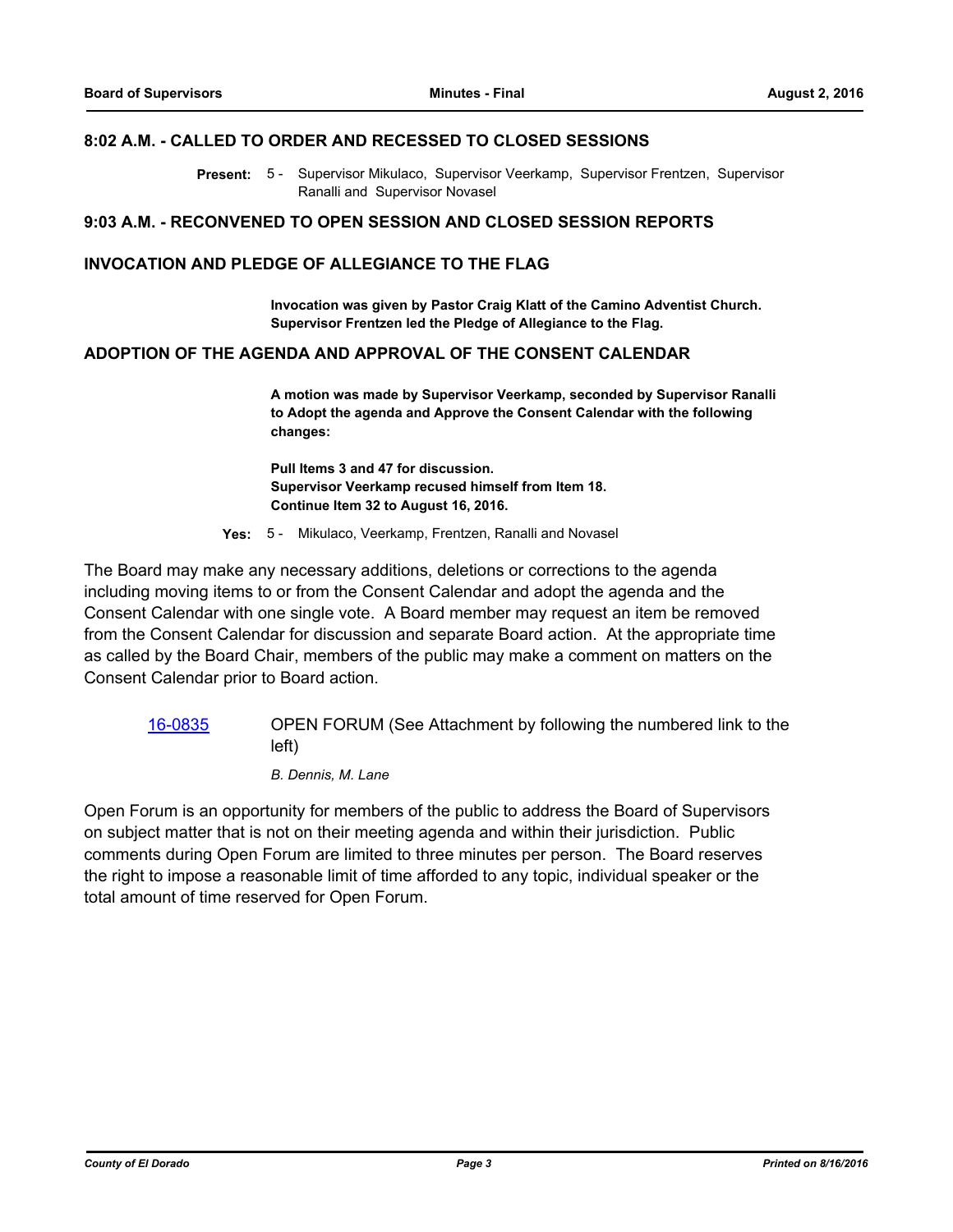#### **DEPARTMENT/SUPERVISOR REPORTS**

**Supervisor Veerkamp reported on the following: Attended a tour in the community of El Dorado, working on multiple issues including fire safety USDA Field Day - In attendance was Honorable Mayor Hideo Yoritaka of Warabi City, Japan, El Dorado County's Sister City. High Hill Ranch traffic circulation meeting Sacramento Area Council of Governments (SACOG) Executive search committee to replace their CEO Gold Panning Championships meeting Iowa Hill Joint Advisory Committee wrap up meeting (project closed out) Upcoming SACOG, Transit Authority and Transportation Commission meetings**

**Supervisor Frentzen reported on the following: Cal-LAFCO Board of Directors meeting Farm Bureau fundraising event Also met the Mayor of Warabi City, Japan**

**Supervisor Novasel reported on the following: Tahoe Regional Planning Agency Governing Board Tahoe Prosperity Center Celebrity Golf Tournament Tahoe Summit is August 31st**

**Supervisor Ranalli reported on the following: Met with Janice Wadell, State Director of the USDA Recogized county fire service providers and the Sheriff's office personnel who responded to a recent fire. Recognized the appoaching one (1) year anniversary of the passing of firefighter Mikey Hallenbeck. Also attended the Iowa Hill Joint Advisory Committee**

**Supervisor Mikulaco reported on the following: Attended the annual National Association of Counties (NACO) conference in Long Beach. Greg Cox from San Diego County was voted as 2nd Vice-President of NACO. Provided information to the CAO and Probation Chief regarding potential grant funding. Thanked the volunteers who contributed to the various activities for the visiting Mayor of Warabi City, Japan**

#### **CAO UPDATE**

**Don Ashton reminded the Board of the Special Meeting scheduled for Tuesday, August 9th to discuss the impacts of voter approved Measure E. The meeting will be held in the normal Board of Supervisors meeting room.**

**Beginning with the regular meeting of the Board on August 16th, Board meetings will be held in the Planning Commission hearing room (2850 Fairlane Court, Placerville "Building C") until Building A renovations are completed in early 2017.**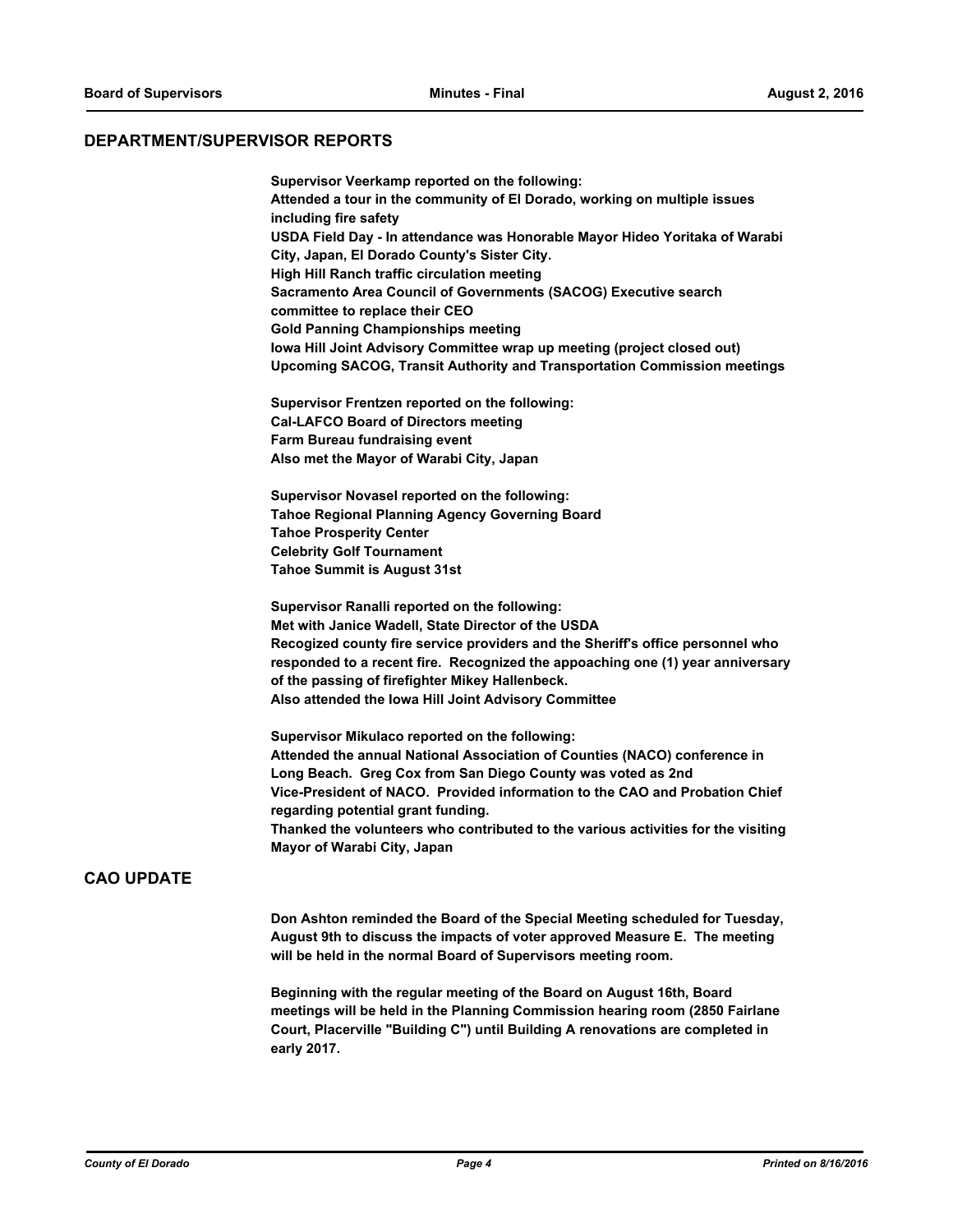#### **CONSENT CALENDAR**

**1.** [16-0796](http://eldorado.legistar.com/gateway.aspx?m=l&id=/matter.aspx?key=21454) Clerk of the Board recommending the Board approve the Minutes from the regular meeting of the Board on July 19, 2016.

**This matter was Approved on the Consent Calendar.**

#### **GENERAL GOVERNMENT - CONSENT ITEMS**

**2.** [16-0767](http://eldorado.legistar.com/gateway.aspx?m=l&id=/matter.aspx?key=21425) Chief Administrative Office, Procurement and Contracts Division, recommending the Board authorize the Purchasing Agent to sign Amendment I to Agreement 323-S1410 with G & O Towing for the provision of on-call towing and emergency roadside assistance services for County-owned vehicles and other vehicles as requested by the Sheriff's Department and District Attorney's Office, increasing the total not to exceed amount by \$15,000 for a new total not to exceed amount of \$40,000 based on the estimated cost of services for the contract period. There is no change to the original term of the Agreement.

**FUNDING:** General Fund**.**

**This matter was Approved on the Consent Calendar.**

**3.** [16-0769](http://eldorado.legistar.com/gateway.aspx?m=l&id=/matter.aspx?key=21427) Chief Administrative Office recommending the Board consider the following:

> 1) Rescind Resolution 049-2007 and Resolution 113-2007, which established the Public Safety Impact Fee;

2) Order the Auditor-Controller to refund the entire balance, approximately \$445,000, of the account (20-502-315; 7702315), including all unexpended fee revenue and all interest accrued thereon, in accordance with the provisions of the Mitigation Fee Act, as soon as is practical;

3) Direct the CAO to work with the Auditor-Controller and the Community Development Agency to administer the refund; and 4) Direct the CAO and Auditor-Controller to report to the Board within 30 days on the methodology and status of the refund, and again every 30 days thereafter, until the refund has been completed.

**FUNDING:** Public Safety Development Impact Mitigation Fee Revenue.

**A motion was made by Supervisor Mikulaco, seconded by Supervisor Veerkamp to Approve this matter and direct staff to include the interest element in their report.**

**Yes:** 5 - Mikulaco, Veerkamp, Frentzen, Ranalli and Novasel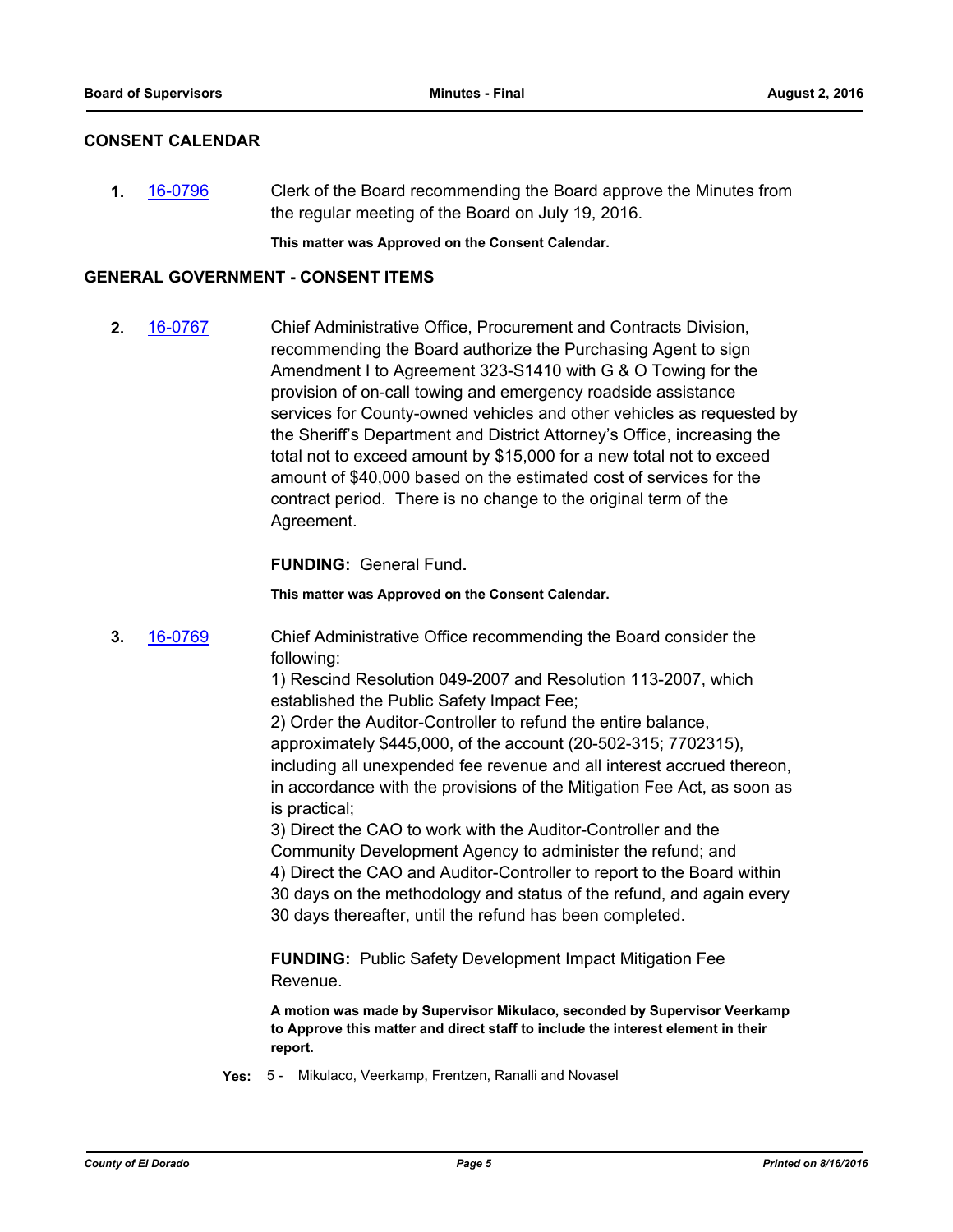**4.** [16-0619](http://eldorado.legistar.com/gateway.aspx?m=l&id=/matter.aspx?key=21277) Clerk of the Board and Supervisor Novasel recommending the Board approve and authorize the Chair to sign Lease Agreement 073-L1711 for office space located at 924 Emerald Bay Road in South Lake Tahoe for a term effective September 1, 2016 to December 31, 2018 for an estimated monthly charge in the amount of \$527 for the purposes of providing local office space for Supervisor Novasel and her Assistant. The agreement may be renewed annually for two (2), one (1) year terms each to include an annual review of charges for rent and utilities.

**FUNDING:** General Fund.

**This matter was Approved on the Consent Calendar.**

**5.** [16-0716](http://eldorado.legistar.com/gateway.aspx?m=l&id=/matter.aspx?key=21374) Clerk of the Board recommending the Board adopt and authorize the Chair to sign Resolution **124-2016** to: 1) Cancel the regular meetings of the Board of Supervisors for November 8, 2016 and November 29, 2016; and 2) Schedule regular meetings for November 1, 2016 and November 15, 2016 to minimize the impact to public accessibility of the Elections Department in Building C of the Government Center on November 8, 2016 for the Presidential Election and providing an opportunity for Board members to attend the California State Association of Counties Annual Conference beginning November 29 through December 1, 2016.

#### **FUNDING:** N/A

**This matter was Approved and Resolution 124-2016 Adopted upon approval of the Consent Calendar.**

**6.** [14-1234](http://eldorado.legistar.com/gateway.aspx?m=l&id=/matter.aspx?key=18718) Elections Department recommending the Board approve Agreement 041-S1410 under the original terms as a perpetual agreement with Data Information Management Systems, LLC, for a term of one year beginning August 1, 2016 through July 31, 2017, for a total amount of \$62,280.36 for ongoing Software License and Maintenance Support fees.

**FUNDING:** General Fund.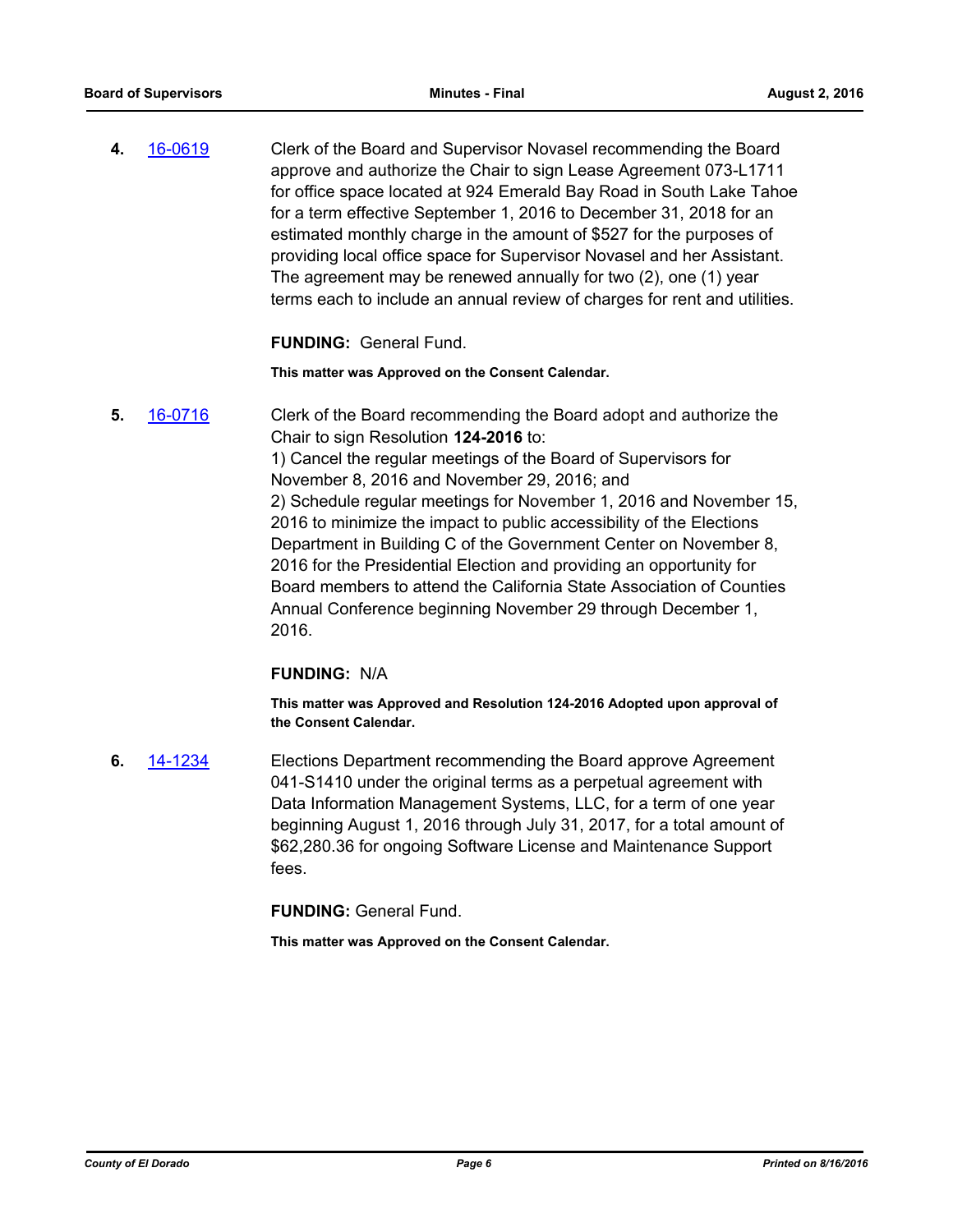**7.** [16-0779](http://eldorado.legistar.com/gateway.aspx?m=l&id=/matter.aspx?key=21437) Recorder-Clerk-Registrar of Voters recommending the Board consider the following: 1) Approve and authorize the Chair to sign Resolution **129-2016** for a grant funding agreement, of \$235,012.38 from July 1, 2016 to June 30, 2021, available under the Help America Vote Act Section 301 Voting Systems Program and Certification; and 2) Authorize the Recorder-Clerk-Registrar of Voters to execute Grant Funding Agreement 16G30104.

**FUNDING:** Federal Funds.

**This matter was Approved and Resolution 129-2016 Adopted upon Approval of the Consent Calendar.**

**8.** [16-0305](http://eldorado.legistar.com/gateway.aspx?m=l&id=/matter.aspx?key=20961) Supervisor Ranalli recommending the Board find that a state of emergency continues to exist in El Dorado County as a result unprecedented tree mortality due to drought conditions and related bark beetle infestations. (Cont. 7/19/16, Item 18)

#### **This matter was Approved on the Consent Calendar.**

**9.** [16-0802](http://eldorado.legistar.com/gateway.aspx?m=l&id=/matter.aspx?key=21460) Supervisor Ranalli recommending the Board provide direction to the Chief Administrative Officer and Community Development Agency to: 1) Provide to the Board an update on the Traffic Impact Mitigation (TIM) Fee Program that includes information on the annual revenues and expenditures of the TIM Fee Program; the Capital Improvement Programs funded with TIM Fees; and the costs associated with the administration of the TIM Fee Program; and 2) Provide this information to the Board at the August 16, 2016, Board meeting as either a scheduled "Time Certain" presentation or as a"Department Matters" agenda item.

**This matter was Approved on the Consent Calendar.**

**10.** [16-0801](http://eldorado.legistar.com/gateway.aspx?m=l&id=/matter.aspx?key=21459) Supervisor Veerkamp recommending the Board consider the following related to a fire works display to celebrate the end of Gold Week during the closing ceremonies of the World Gold Panning Championships to be held on Sunday September 18, 2016 at the El Dorado County Fairgrounds:

> 1) Approve and authorize the Chair to sign Resolution **128-2016** permitting J&M Displays to conduct a pyrotechnic display for the event, contingent upon full compliance of necessary requirements, insurance, contracts and permits as deemed necessary by the control authorities; and

2) Authorize Chair to sign a letter to the Fire Marshal approving same.

**This matter was Approved and Resolution 128-2016 Adopted upon approval of the Consent Calendar.**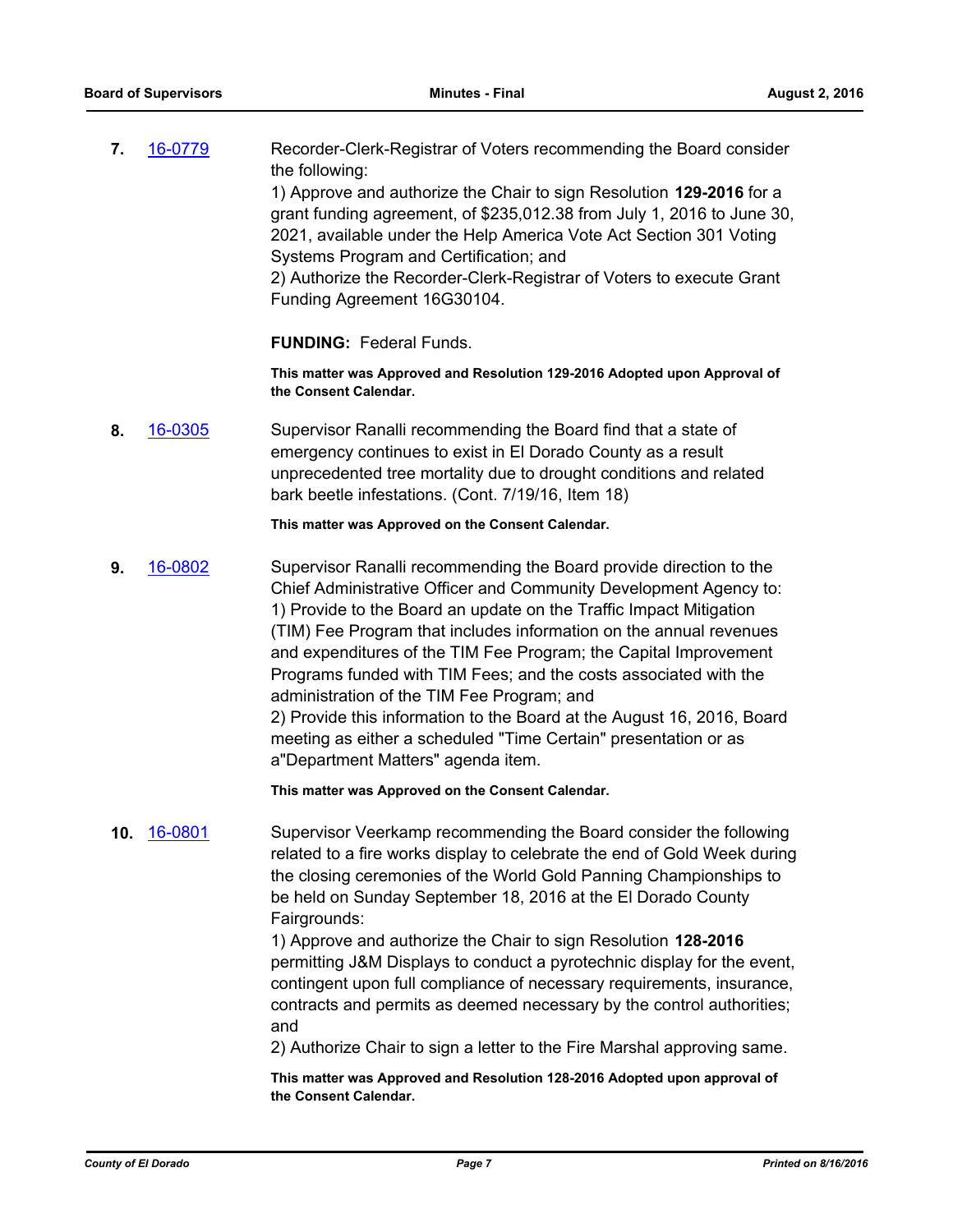#### **HEALTH AND HUMAN SERVICES - CONSENT ITEMS**

**11.** [16-0744](http://eldorado.legistar.com/gateway.aspx?m=l&id=/matter.aspx?key=21402) Health and Human Services Agency, Community Services Division, recommending the Board:

> 1) Accept retroactive funding from the California Department of Community Services and Development in the amount of \$17,000 for the provision of training and technical assistance to Community Services Division staff;

2) Authorize and delegate authority to the Health and Human Services Agency Director to sign Standard Agreement 16F-5531 (County Agreement 497-F1611) for the term June 15, 2016 through December 31, 2016 and the Certification Regarding Lobbying in accordance with the terms and conditions of the funding agreement, as well as any amendments thereto, that do not increase the maximum dollar amount or term of the Agreement, and contingent upon approval by County Counsel and Risk Management; and

3) Authorize the Health and Human Services Agency Director, or designee, to administer said Agreement and execute any subsequent administrative documents relating to said Agreement, including required fiscal and programmatic reports.

**FUNDING:** Federal Funding managed by the California Department of Community Services and Development.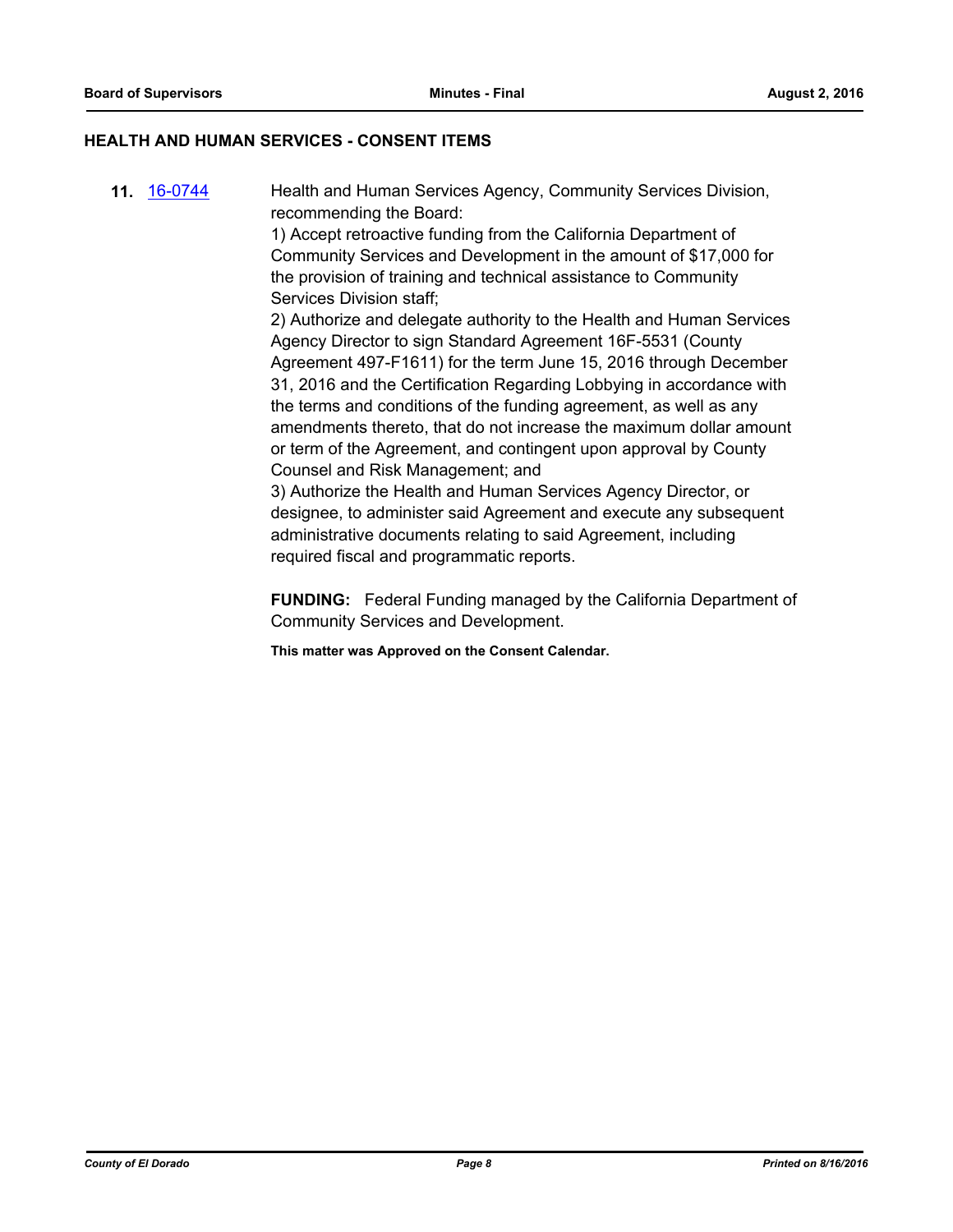**12.** [14-0138](http://eldorado.legistar.com/gateway.aspx?m=l&id=/matter.aspx?key=17621) Health and Human Services Agency, Mental Health Division, recommending the Board:

1) Approve and authorize the Chair to sign Standard Agreement 16-93110 (County Agreement 097-M1710) with the California Department of Health Care Services that establishes the conditions and requirements the County must meet in order to receive funding from the State for the Community Mental Health Services Block Grant, the Mental Health Plan Agreement, Mental Health Services, as well as Projects for Assistance in Transition from Homelessness for the term July 1, 2016 through June 30, 2017;

2) Authorize the Chief Administrative Officer, or designee, to execute further documents relating to Standard Agreement 16-93110, if any, provided that the amendments do not eliminate the funding streams, do not change the term, and contingent upon approval by County Counsel and Risk Management; and

3) Authorize the Health and Human Services Agency Director, or designee, to continue to administer Agreement 16-93110 and execute any subsequent documents relating to said Agreement, including programmatic reports.

**FUNDING:** There is no funding included in this Agreement; however, it establishes the requirements to receive funding from various mental health funding sources.

**This matter was Approved on the Consent Calendar.**

**13.** [16-0302](http://eldorado.legistar.com/gateway.aspx?m=l&id=/matter.aspx?key=20958) Health and Human Services Agency, Social Services Division, recommending the Board:

> 1) Approve the Foster Parent Recruitment, Retention, and Support Program boilerplate Agreement on an "as needed" basis in order to increase quality support and respite services for foster parents, and to further secure the permanency, well-being and safety of children who are dependents of the Court; and

2) Adopt and authorize the Chair to sign Resolution **127-2016,** which delegates authority to the Health and Human Services Agency Director, or designee, to execute Foster Parent Recruitment, Retention, and Support Program boilerplate agreements.

**FUNDING:** Federal and Realignment Funding.

**This matter was Approved and Resolution 127-2016 Adopted upon approval of the Consent Calendar.**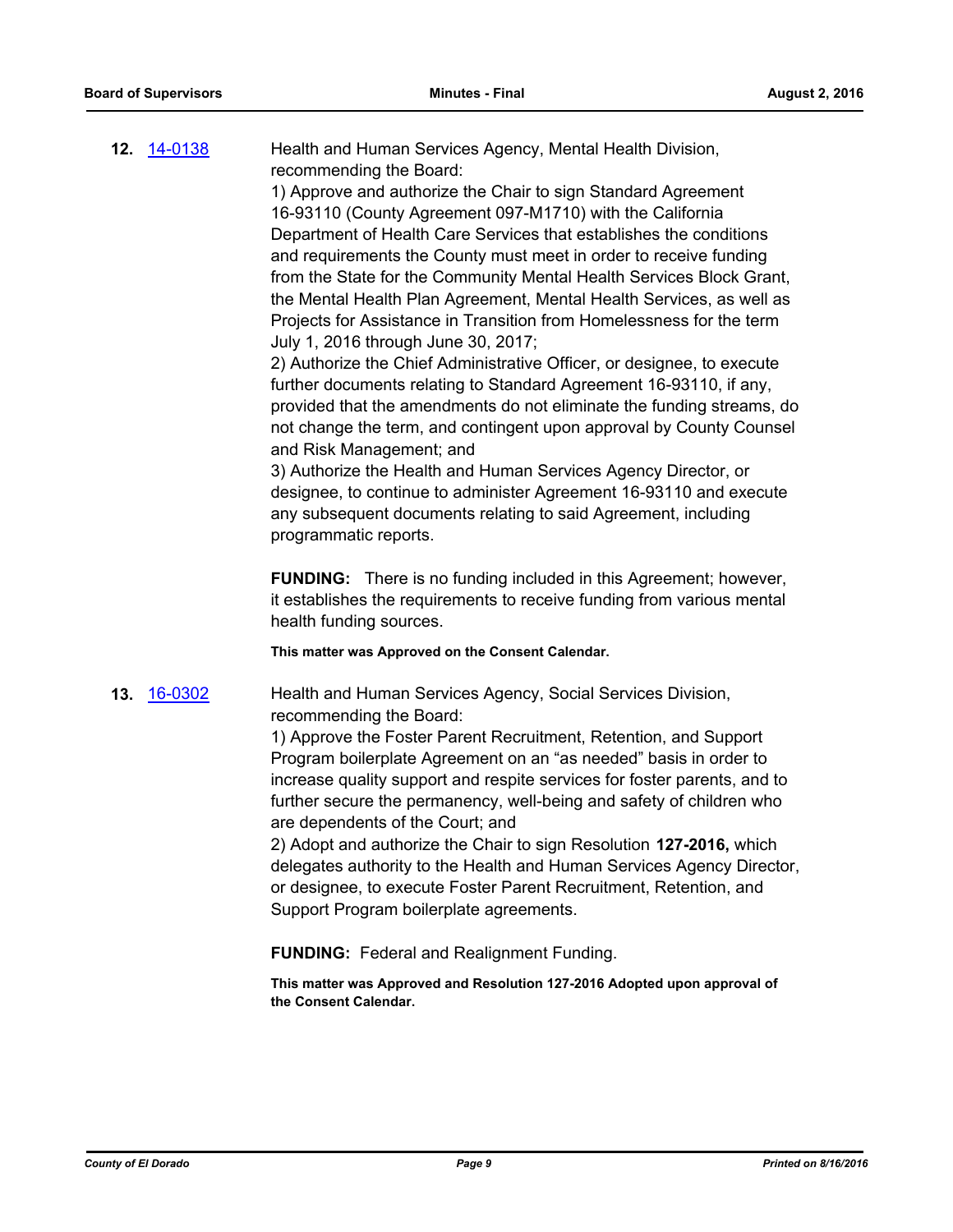**14.** [16-0702](http://eldorado.legistar.com/gateway.aspx?m=l&id=/matter.aspx?key=21360) Library Department recommending the Board consider the following: 1) Approve and authorize the Chair to sign Lease Agreement 298-L1611 with the El Dorado Western Railway Foundation to lease the real property referred to as APN 090-040-31 for the period of January 1, 2016 through December 31, 2020; 2) Waive lease payments to El Dorado Western Railway Foundation as a a public benefit being provided to the residents of the County; and 3) Authorize El Dorado Western Railway Foundation to collect and retain rent received from sub-tenant to offset the costs associated with the El Dorado Western Railroad Program.

**FUNDING:** No change to Net County Cost.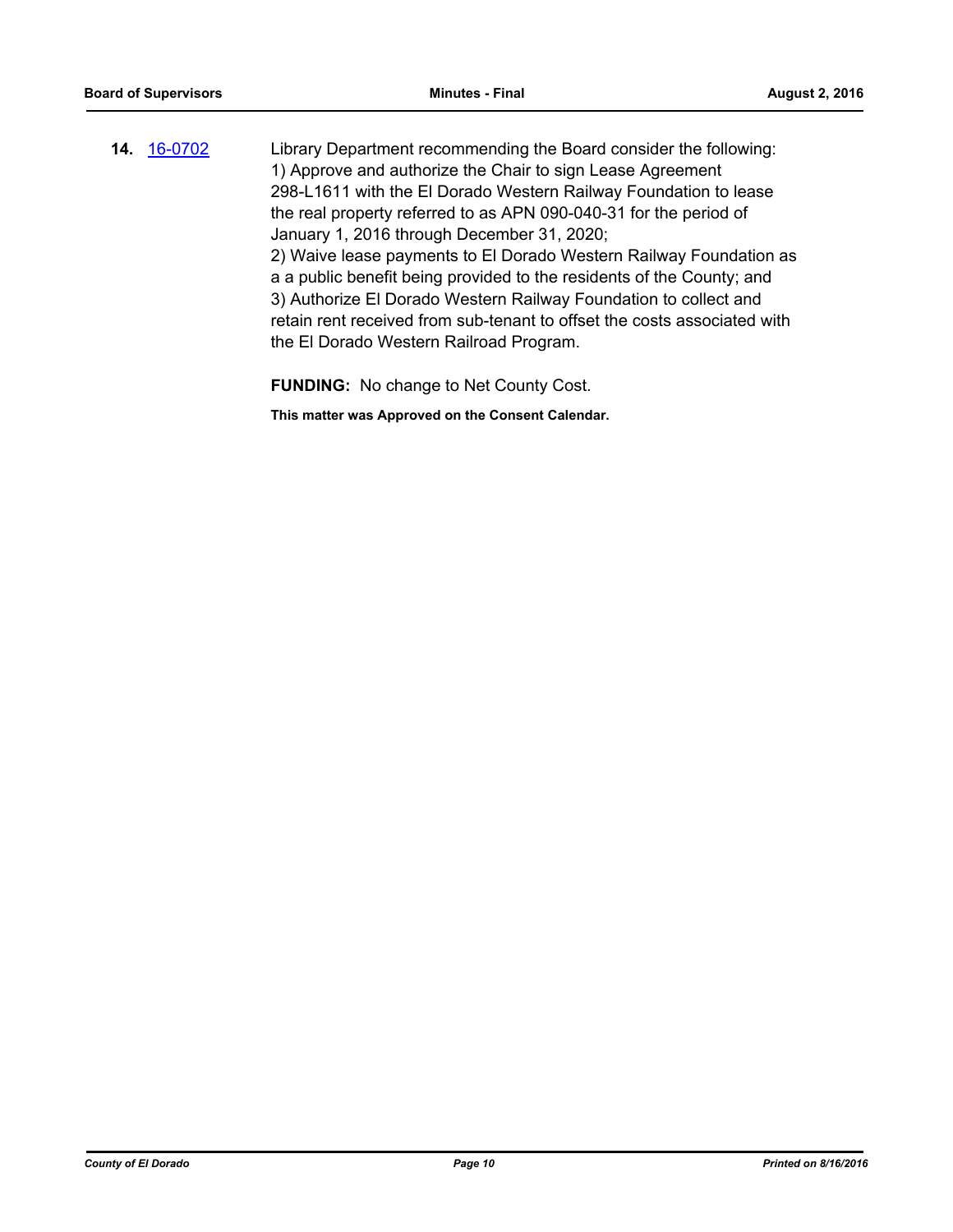#### **LAND USE AND DEVELOPMENT - CONSENT ITEMS**

**15.** [07-192](http://eldorado.legistar.com/gateway.aspx?m=l&id=/matter.aspx?key=4404) Air Quality Management District (AQMD) recommending the Board, acting as the AQMD Board of Directors: 1) Approve and authorize the Chair to sign Amendment 1 to Services Agreement Contract 14C00031 with the Tahoe Regional Planning Agency for the provision of incentivizing the replacement of wood burning stoves. The amendment increases the compensation to AQMD by \$35,000 and extends the termination date from March 1, 2017 to June 30, 2018; and 2) Authorize the Air Pollution Control Officer to sign any subsequent minor amendments that do not increase the dollar value or extend the term of the agreement, pending approval by County Counsel and Risk Management. **FUNDING:** AQMD Chimney Smoke Reduction Budget, State Subvention Funding and Tahoe Regional Planning Agency revenue. **This matter was Approved on the Consent Calendar. 16.** [15-0010](http://eldorado.legistar.com/gateway.aspx?m=l&id=/matter.aspx?key=19189) Community Development Agency, Transportation Division, recommending the Board consider the following: 1) Authorize the Community Development Agency Director, or designee, to approve and sign Reimbursable Agreement DTFH68-15-E-00034, Modification 001, with the Federal Highway Administration, Central Federal Lands Highway Division in the amount of \$9,597,500 for the Ice House Road - Pavement Rehabilitation, Phase 2 Project, CIP 72191. The Federal grant portion is 85.65 percent which is \$8,220,254 and the County's matching local portion is 14.35 percent which is \$1,377,246; 2) Authorize the Community Development Agency Director, or designee, to amend Reimbursable Agreement DTFH68-15-E-00034, Modification 001, for all future minor modifications as necessary throughout the term of the Agreement; and 3) Authorize the Chief Administrative Office to make budget adjustments during the Fiscal Year 2016/17 Budget Addenda process to designate \$1,377,246 of Sacramento Municipal Utility District funds that are currently undesignated/unprogrammed. **FUNDING:** Sacramento Municipal Utility District funds (14.35%) and Federal Highway Administration Federal Lands Access Program (85.65%). (Federal Funds)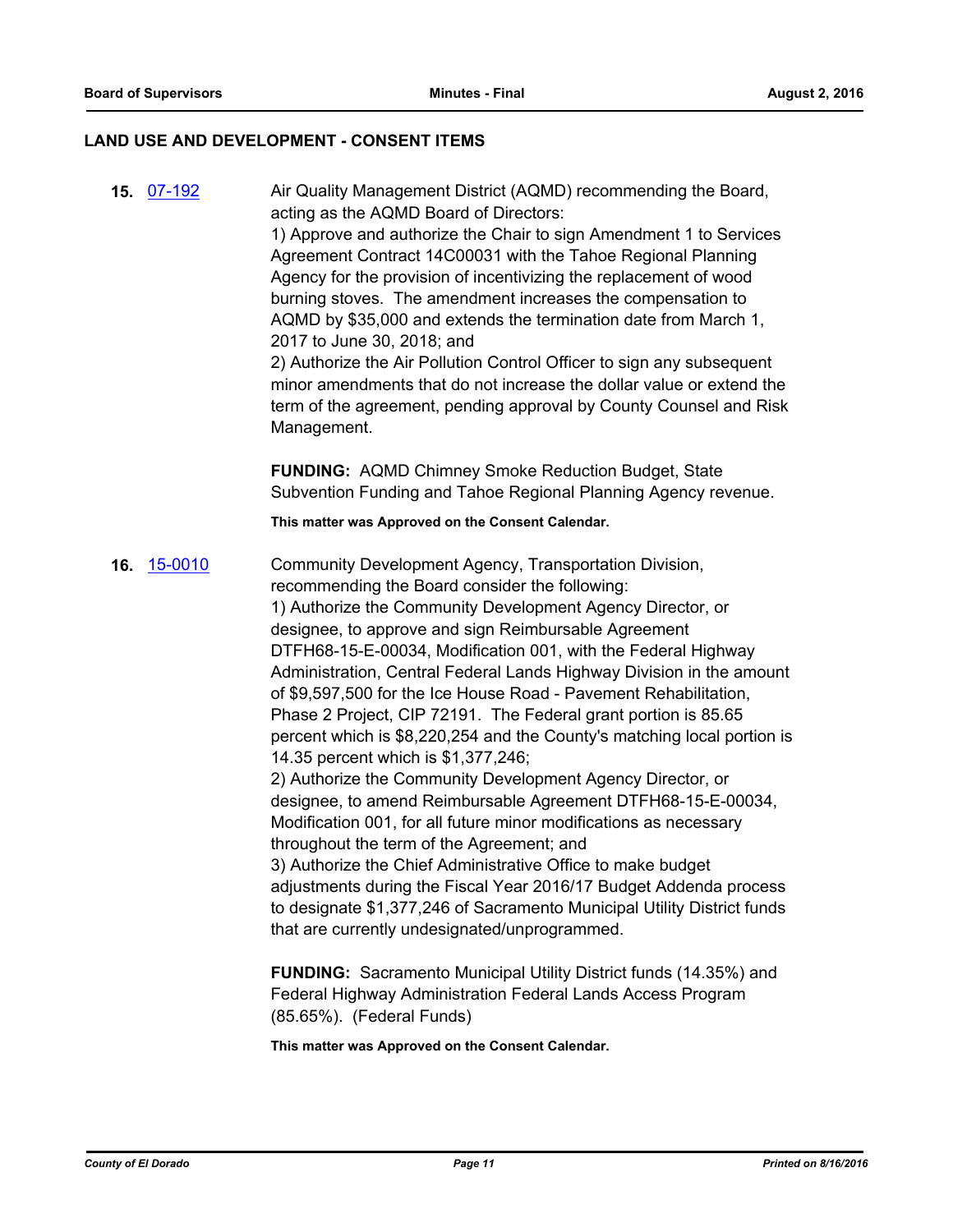**17.** [15-0718](http://eldorado.legistar.com/gateway.aspx?m=l&id=/matter.aspx?key=19892) Community Development Agency, Transportation Division, recommending the Board retroactively approve and authorize the First Amendment to Perpetual Agreement for Services 821-S0710 with Squarerigger, Inc. to provide annual support and maintenance for the ShopWatch time management software module, MobileShop software, and Vehicle Tracker handheld equipment used by the Transportation Maintenance Unit.

**FUNDING:** Road Fund. (No Federal Funds)

**This matter was Approved on the Consent Calendar.**

**18.** [16-0454](http://eldorado.legistar.com/gateway.aspx?m=l&id=/matter.aspx?key=21111) Community Development Agency, Transportation Division, recommending the Board take the following actions pertaining to the Alder Drive at EID Canal - Bridge Replacement Project, Contract PW 15-31110, CIP 77123, P&C 146-C1699: 1) Award the Construction Contract to the lowest responsive, responsible bidder; said bidder to be determined after the bid opening scheduled for July 7, 2016; 2) Approve and authorize the Chair to sign the Construction Contract, subject to review and approval by County Counsel and Risk Management; and 3) Authorize the Community Development Agency Director to sign an Escrow Agreement, if requested by the Contractor and in accordance with Public Contract Code Section 22300, for the purpose of holding Contract retention funds.

**FUNDING:** Highway Bridge Program (100%). (Federal Funds)

**This matter was Approved on the Consent Calendar.**

**Yes:** 4 - Mikulaco, Frentzen, Ranalli and Novasel

**Recused:** 1 - Veerkamp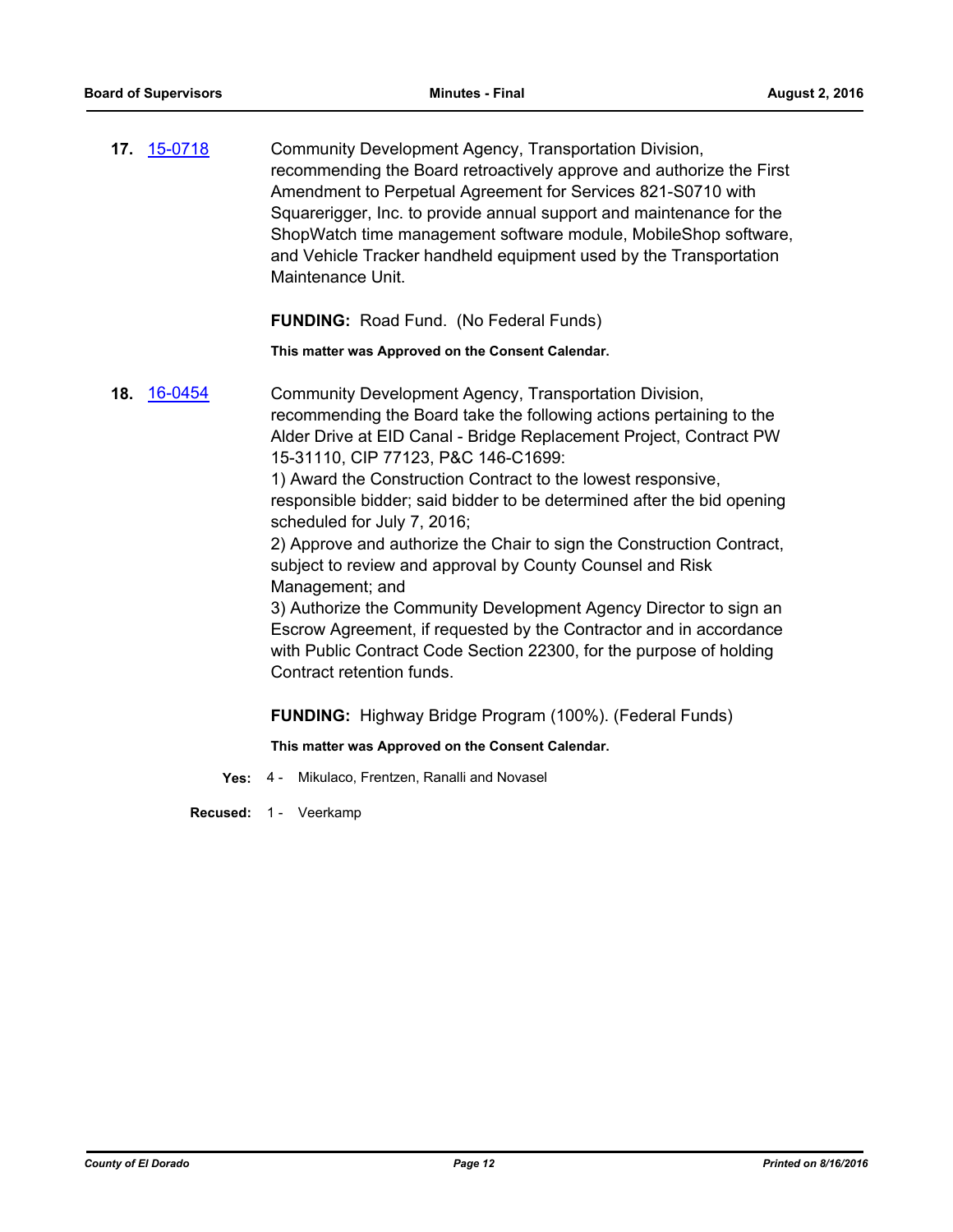| 19. 16-0455 | Community Development Agency, Transportation Division,<br>recommending the Board take the following actions pertaining to the<br>U.S. 50/Missouri Flat Road Interchange Improvements - Phase 1C<br>Riparian Restoration Project, Contract 14-31079, CIP 71346, P&C<br>033-C1799:<br>1) Award the Construction Contract to the lowest responsive,<br>responsible bidder; said bidder to be determined after the bid opening<br>scheduled for July 15, 2016;<br>2) Approve and authorize the Chair to sign the Construction Contract,<br>subject to final review and approval by County Counsel and Risk<br>Management; and<br>3) Authorize the Community Development Agency Director to sign an<br>Escrow Agreement, if requested by the Contractor and in accordance<br>with Public Contract Code Section 22300, for the purpose of holding<br>Contract retention funds.<br><b>FUNDING:</b> Project is funded by Missouri Flat Area Master Circulation<br>and Financing Plan (100%). (No Federal Funds)                                                                                                        |
|-------------|----------------------------------------------------------------------------------------------------------------------------------------------------------------------------------------------------------------------------------------------------------------------------------------------------------------------------------------------------------------------------------------------------------------------------------------------------------------------------------------------------------------------------------------------------------------------------------------------------------------------------------------------------------------------------------------------------------------------------------------------------------------------------------------------------------------------------------------------------------------------------------------------------------------------------------------------------------------------------------------------------------------------------------------------------------------------------------------------------------------|
|             | This matter was Approved on the Consent Calendar.                                                                                                                                                                                                                                                                                                                                                                                                                                                                                                                                                                                                                                                                                                                                                                                                                                                                                                                                                                                                                                                              |
| 20. 16-0485 | Community Development Agency, Transportation Division,<br>recommending the Board take the following actions pertaining to the<br>US 50/Missouri Flat Road Interchange Phase 1B.2 - Bike Path Project,<br>Contract PW 15-31087, CIP 71359, P&C 034-C1799:<br>1) Award the Construction Contract to the lowest responsive,<br>responsible bidder; said bidder to be determined after the bid opening<br>scheduled for July 14, 2016;<br>2) Approve and authorize the Chair to sign the Construction Contract,<br>subject to final review and approval by County Counsel and Risk<br>Management; and<br>3) Authorize the Community Development Agency Director to sign an<br>Escrow Agreement, if requested by the Contractor and in accordance<br>with Public Contract Code Section 22300, for the purpose of holding<br>Contract retention funds.<br><b>FUNDING:</b> Project is funded by Congestion Mitigation and Air Quality<br>Grant (69%) and Master Circulation & Funding Plan Financing (31%).<br>(Federal Funds)<br>This matter was Approved on the Consent Calendar. (see additional note and<br>vote) |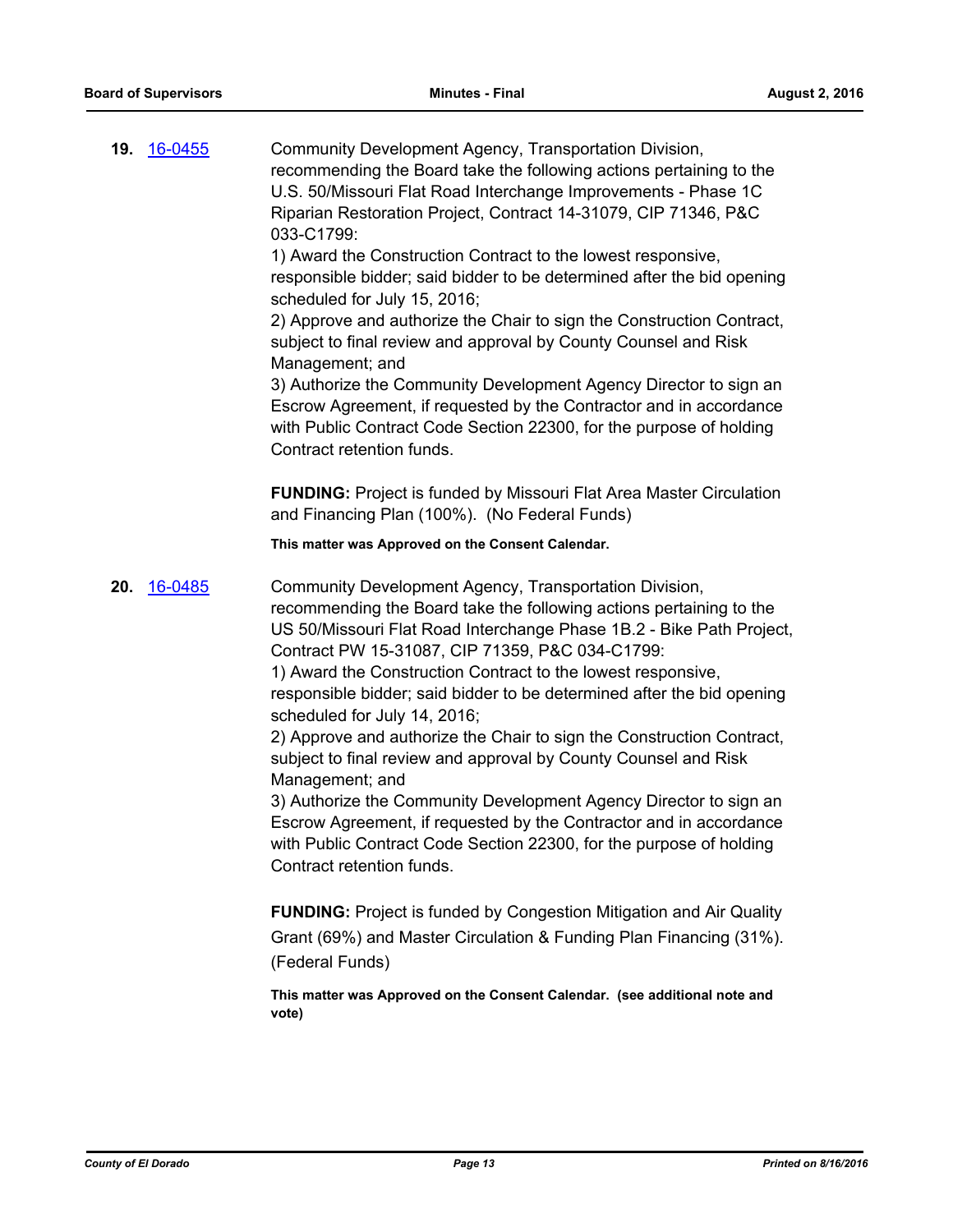**Upon notification by Community Development Agency staff, the Board took the following action at approximately 2:15 P.M., after adoption of the Consent Calendar.** 

**A motion was made by Supervisor Ranalli, seconded by Supervisor Veerkamp to affirm staff's recommendation to reject all bids pursuant to information regarding the bid results contained in Attachment 2C.**

- **Yes:** 5 Mikulaco, Veerkamp, Frentzen, Ranalli and Novasel
- **21.** [16-0550](http://eldorado.legistar.com/gateway.aspx?m=l&id=/matter.aspx?key=21208) Community Development Agency, Transportation Division, recommending the Board approve and authorize the Chair to sign Agreement for Services 079-S1711 with Whitney Environmental Consulting, dba Foothill Associates, for a not-to-exceed amount of \$304,161.55, to provide environmental clearance and permitting services for the El Dorado Trail - Missouri Flat Road to El Dorado Road Project, CIP 97014, and El Dorado Trail - Missouri Flat Road Bike/Pedestrian Overcrossing Project, CIP 97015, for a term commencing upon execution by both parties and expiring three (3) years thereafter.

**FUNDING:** Congestion Mitigation and Air Quality Program (100%). (Federal Funds)

**This matter was Approved on the Consent Calendar.**

**22.** [16-0633](http://eldorado.legistar.com/gateway.aspx?m=l&id=/matter.aspx?key=21291) Community Development Agency, Transportation Division, recommending the Board approve and authorize the Chair to sign the Long Term License Agreement (California Tahoe Conservancy Resolution 16-06-02\_ El Dorado County) between the California Tahoe Conservancy and El Dorado County for County use of land parcels owned by the California Tahoe Conservancy to construct and maintain drainage improvements under the County Service Area 5 Erosion Control Project, Contract PW 16-31118, CIP 95157.

**FUNDING:** N/A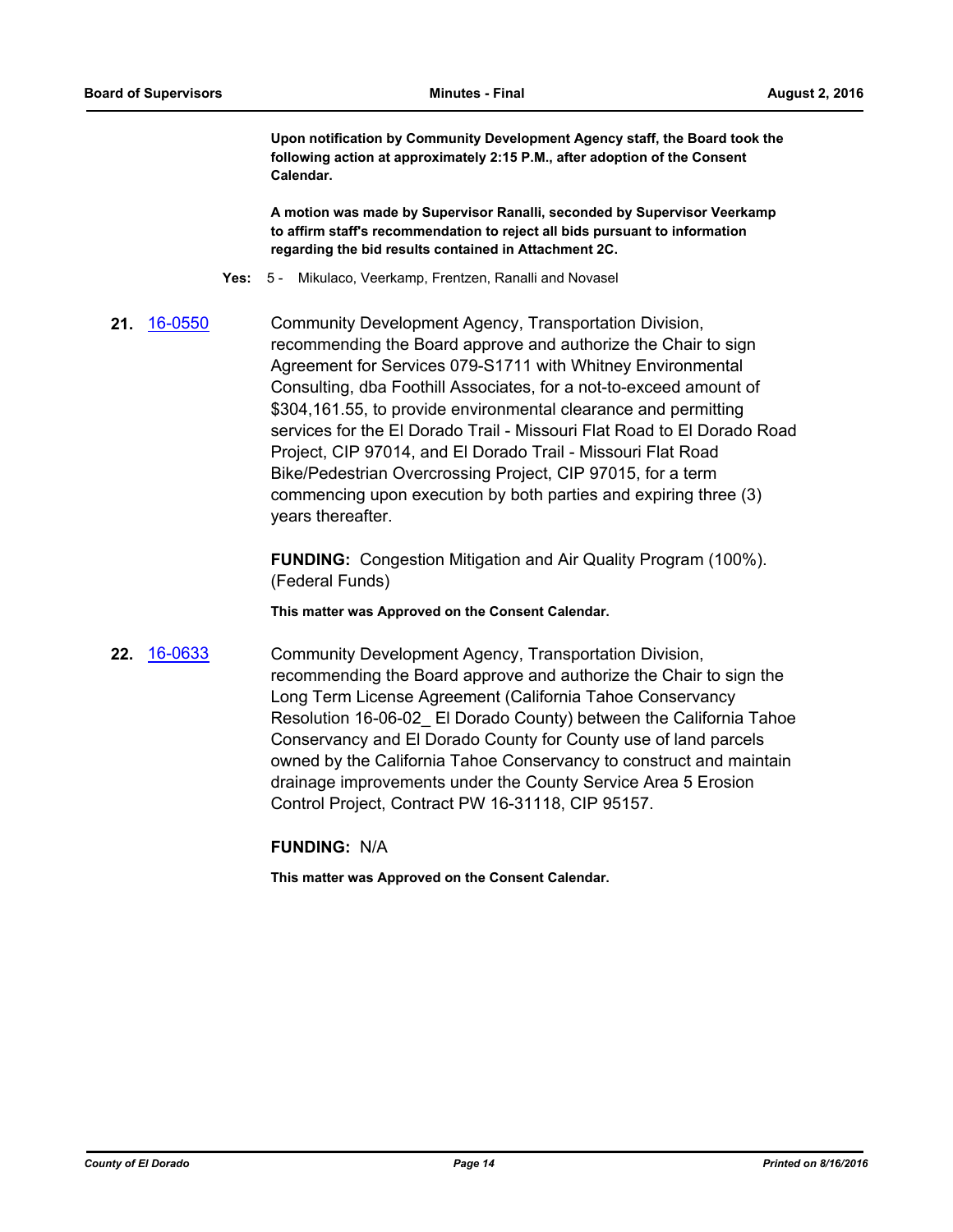#### **LAW AND JUSTICE - CONSENT ITEMS**

**23.** [14-1417](http://eldorado.legistar.com/gateway.aspx?m=l&id=/matter.aspx?key=18901) El Dorado County Sheriff's Office of Emergency Services recommending the Board find that a state of emergency continues to exist in El Dorado County as a result of drought conditions. (Cont. 7/19/16, Item 36)

**This matter was Approved on the Consent Calendar.**

**24.** [08-1251](http://eldorado.legistar.com/gateway.aspx?m=l&id=/matter.aspx?key=8652) Sheriff's Office recommending the Board authorize the Chair to sign Lease Agreement 074-L1711 with Placerville Masonic Center Association Inc., for lease of 7,000 square feet of office space located at 471 Pierroz Road, Placerville, CA 95667 for the term September 1, 2016 through August 31, 2019 with the first year's monthly payment totaling \$9,471.28 and increasing 1% every year thereafter with two (2) one (1) year option periods thereafter.

**FUNDING:** General Fund.

**This matter was Approved on the Consent Calendar.**

#### **END CONSENT CALENDAR**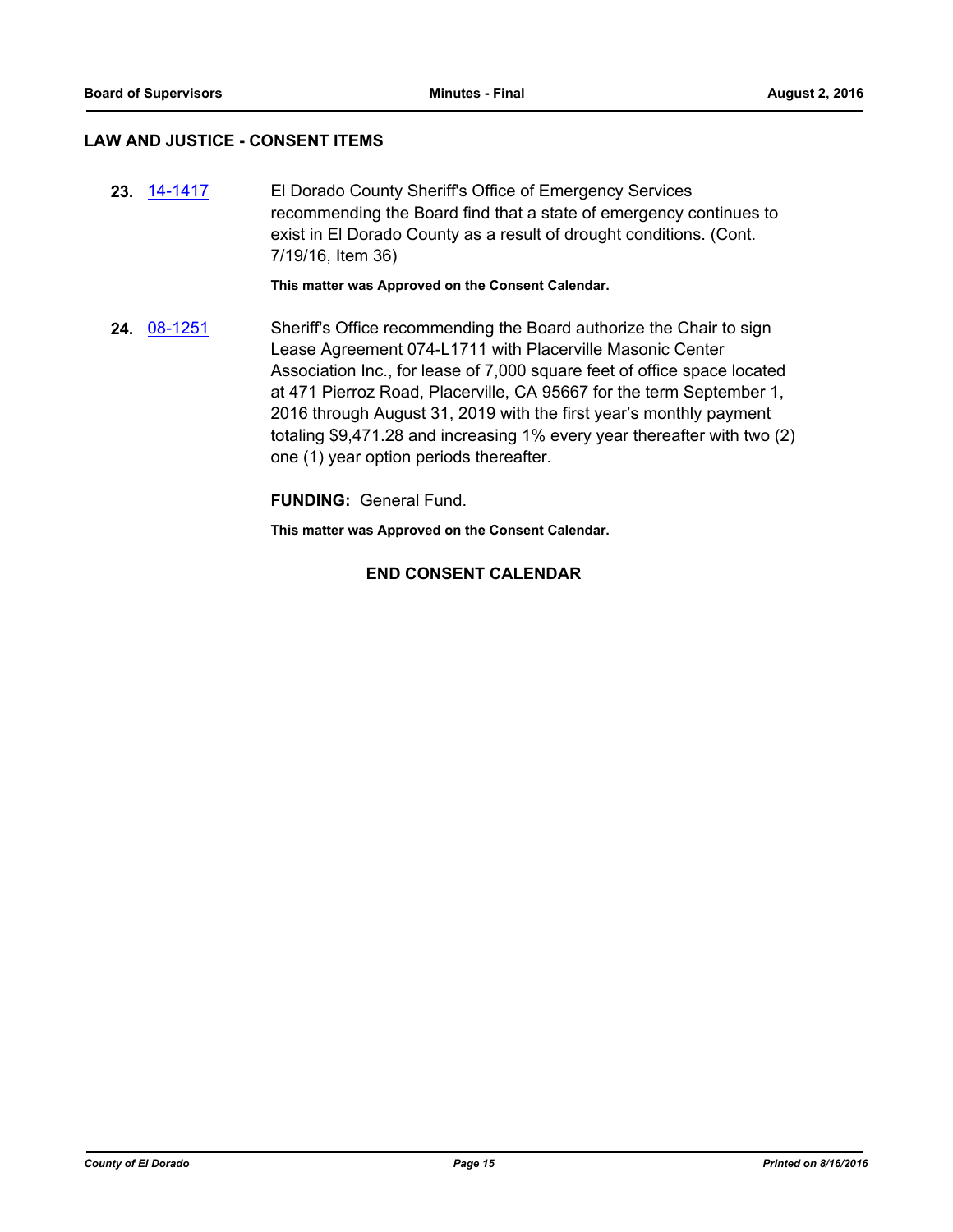#### **10:00 A.M. - TIME ALLOCATION**

**25.** [16-0730](http://eldorado.legistar.com/gateway.aspx?m=l&id=/matter.aspx?key=21388) Health and Human Services Agency, Community Services Division, recommending the Board consider and approve in concept an amendment to Chapter 8.74 of Title 8 of the County of El Dorado Code of Ordinances in accordance with Board of Supervisors Policy A-3 "Ordinances - New or Amended." This amendment to Chapter 8.74 of Title 8 would pertain to County Emergency Medical Services, System Description, paragraph A-1 "Exclusive operating areas - County Service Area 3 - South Shore," thereby modifying the County Service Area 3 from an "exclusive" designation to a "non-exclusive" designation with respect to ground Mental Health interfacility transports. (Cont. 7/16/2016, Item 45) (Est. Time: 45 Min.)

#### **FUNDING:** N/A

**A motion was made by Supervisor Novasel, seconded by Supervisor Veerkamp to Approve this matter with direction to the CAO's office to include key stakeholders as appropriate in the development of the ordinance amendment.**

**Yes:** 5 - Mikulaco, Veerkamp, Frentzen, Ranalli and Novasel

#### **11:00 A.M. - TIME ALLOCATION**

**26.** [16-0798](http://eldorado.legistar.com/gateway.aspx?m=l&id=/matter.aspx?key=21456) Supervisor Frentzen recommending the Board recognize and honor Brittany Gaines as Miss Shingle Springs/Cameron Park Chamber of Commerce 2016. Brittany was crowned on June 14, 2016 and is the first recipient of this award. The Shingle Springs/Cameron Park Chamber plans to make this an annual event to acknowledge the achievements of a young person in our community who has overcome unusual difficulties in their life. (Est. Time: 15 Min.)

> **Supervisor Frentzen and the Board recognized Brittany Gaines as Miss Shingle Springs/Cameron Park Chamber of Commerce 2016.**

**27.** [16-0789](http://eldorado.legistar.com/gateway.aspx?m=l&id=/matter.aspx?key=21447) Supervisor Veerkamp recommending the Board receive a presentation from John Roe, President of El Dorado County Farm Trails to update the Board on recent activities and programs. (Est. Time: 20 Min.)

**Received and filed.**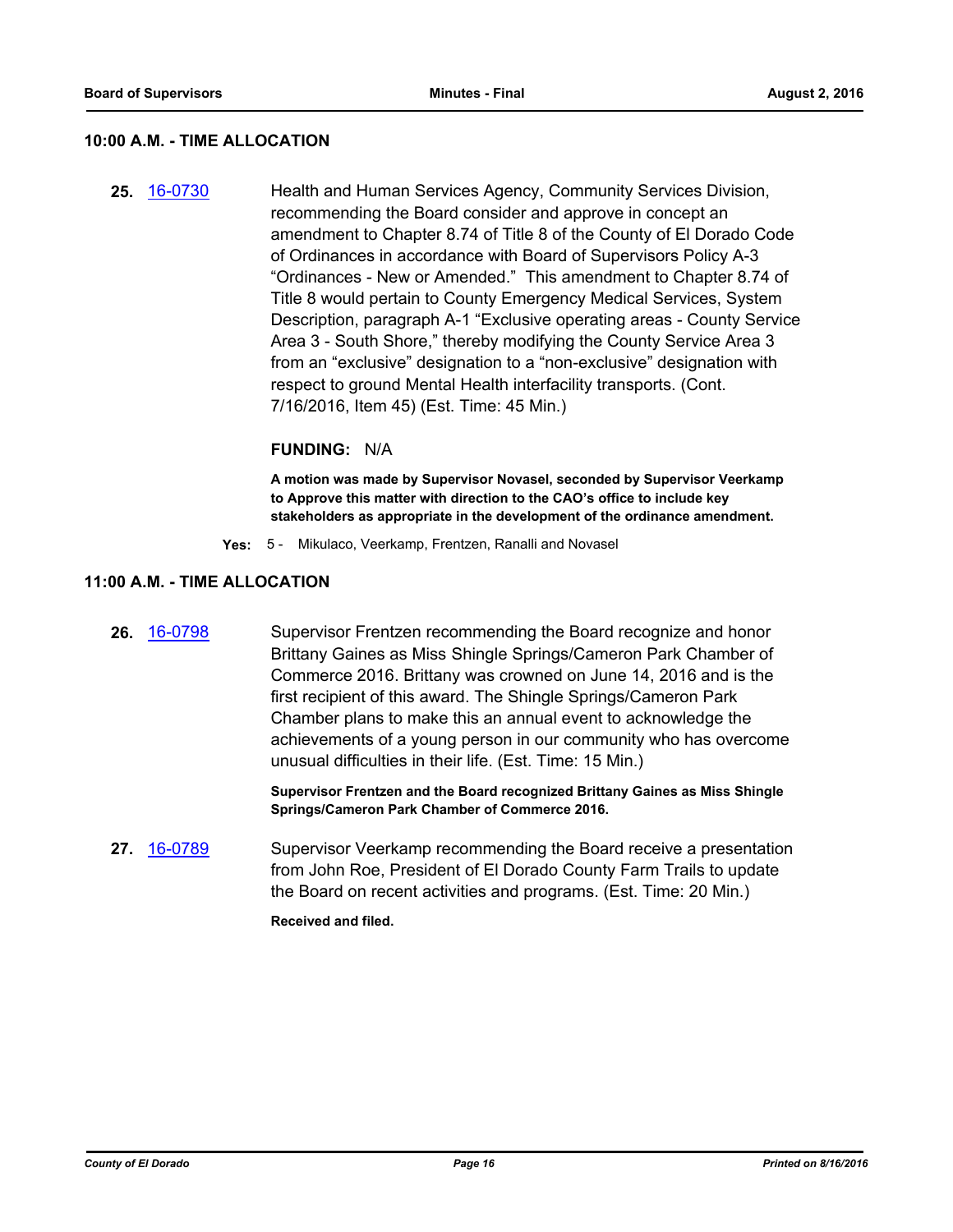| <b>28. 16-0541</b> | Community Development Agency, Transportation Division,<br>recommending the Board take the following actions related to the Silver<br>Springs Parkway to Bass Lake Road (South Segment) Project, CIP<br>76108:<br>1) Receive a presentation containing an overview of the Project and the |
|--------------------|------------------------------------------------------------------------------------------------------------------------------------------------------------------------------------------------------------------------------------------------------------------------------------------|
|                    | <b>Subsequent Environmental Impact Report;</b>                                                                                                                                                                                                                                           |
|                    | 2) Certify the Final Subsequent Environmental Impact Report pursuant<br>to the California Environmental Quality Act;                                                                                                                                                                     |
|                    | 3) Adopt the Mitigation Monitoring and Reporting Plan;                                                                                                                                                                                                                                   |
|                    | 4) Adopt the Findings of Fact;                                                                                                                                                                                                                                                           |
|                    | 5) Approve the Project as described in the Final Subsequent                                                                                                                                                                                                                              |
|                    | Environmental Impact Report; and                                                                                                                                                                                                                                                         |
|                    | 6) Authorize Transportation Division staff to proceed with final design,<br>rights-of-way acquisition, permitting, and other activities for Project<br>construction. (Est. Time: 20 Min.)                                                                                                |
|                    | <b>FUNDING:</b> Project is funded by Developer Advance Traffic Impact<br>Mitigation Funds (45%), Developer Funds (39%), Traffic Impact<br>Mitigation Fees (15%), and Road Fund (1%). (No Federal Funds)                                                                                  |
|                    | Public Comment: D. Shratz, S. Tsuda                                                                                                                                                                                                                                                      |

**A motion was made by Supervisor Mikulaco, seconded by Supervisor Veerkamp to Approve this matter.**

**Yes:** 5 - Mikulaco, Veerkamp, Frentzen, Ranalli and Novasel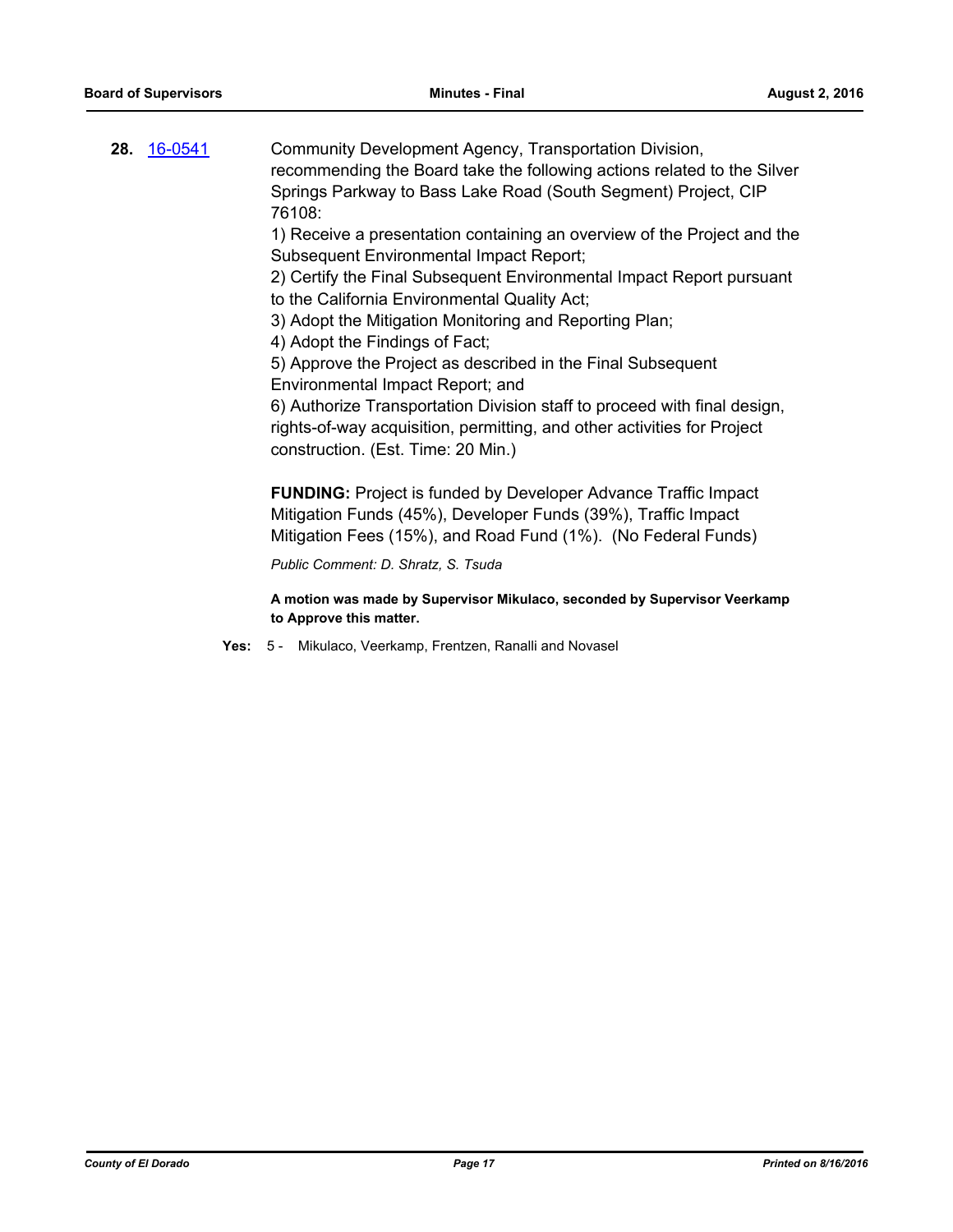#### **DEPARTMENT MATTERS (Agenda items in this category may be called at any time)**

**29.** [16-0607](http://eldorado.legistar.com/gateway.aspx?m=l&id=/matter.aspx?key=21265) Community Corrections Partnership (CCP) Executive Committee recommending the Board consider the following:

1) Review and accept the recommended Revised Community Corrections (AB109) Public Safety Realignment Budget and related Implementation Plan for Fiscal Year 2016/17;

2) Review and approve the recommended distributions from the Board of State and Community Corrections Planning and Training Grant Programs, referred to as the "Community Corrections Planning and Implementation Budget for Fiscal Year 2016/17," in the amount of \$249,250; and

3) Approve a business practice to allow each CCP agency the ability to transfer up to 10% between individual line items, within the same expenditure class and which does not increase either approved object level spending or total approved agency budget appropriation. This business practice was approved in concept on March 30, 2016 by the CCP Executive Committee.

**FUNDING:** California State Budget Fiscal Year 2016/17, Community Corrections Subaccount within the Law Enforcement Services Account in the Local Revenue Fund 2011 and Budget Act of 2016.

**A motion was made by Supervisor Veerkamp, seconded by Supervisor Ranalli to Approve this matter.**

**Yes:** 5 - Mikulaco, Veerkamp, Frentzen, Ranalli and Novasel

#### **30.** [16-0729](http://eldorado.legistar.com/gateway.aspx?m=l&id=/matter.aspx?key=21387) Sheriff's Office recommending the Board:

1) Authorize the Chair to sign a Memorandum of Understanding (MOU) between the Sheriff's Office and the El Dorado County Superior Court, whose mutual goal in this agreement is to provide maximum court security for the term July 1, 2016 through June 30, 2017, in an amount not to exceed \$3,860,370; and

2) Adopt and authorize the Chair to sign Resolution **126-2016**, which amends the Authorized Personnel Allocation Resolution for the Sheriff to add one (1) full time equivalent Sergeant.

**FUNDING:** State of California Court Security Realignment Funding.

**A motion was made by Supervisor Veerkamp, seconded by Supervisor Novasel to Approve this matter and Adopt Resolution 126-2016.**

**Yes:** 5 - Mikulaco, Veerkamp, Frentzen, Ranalli and Novasel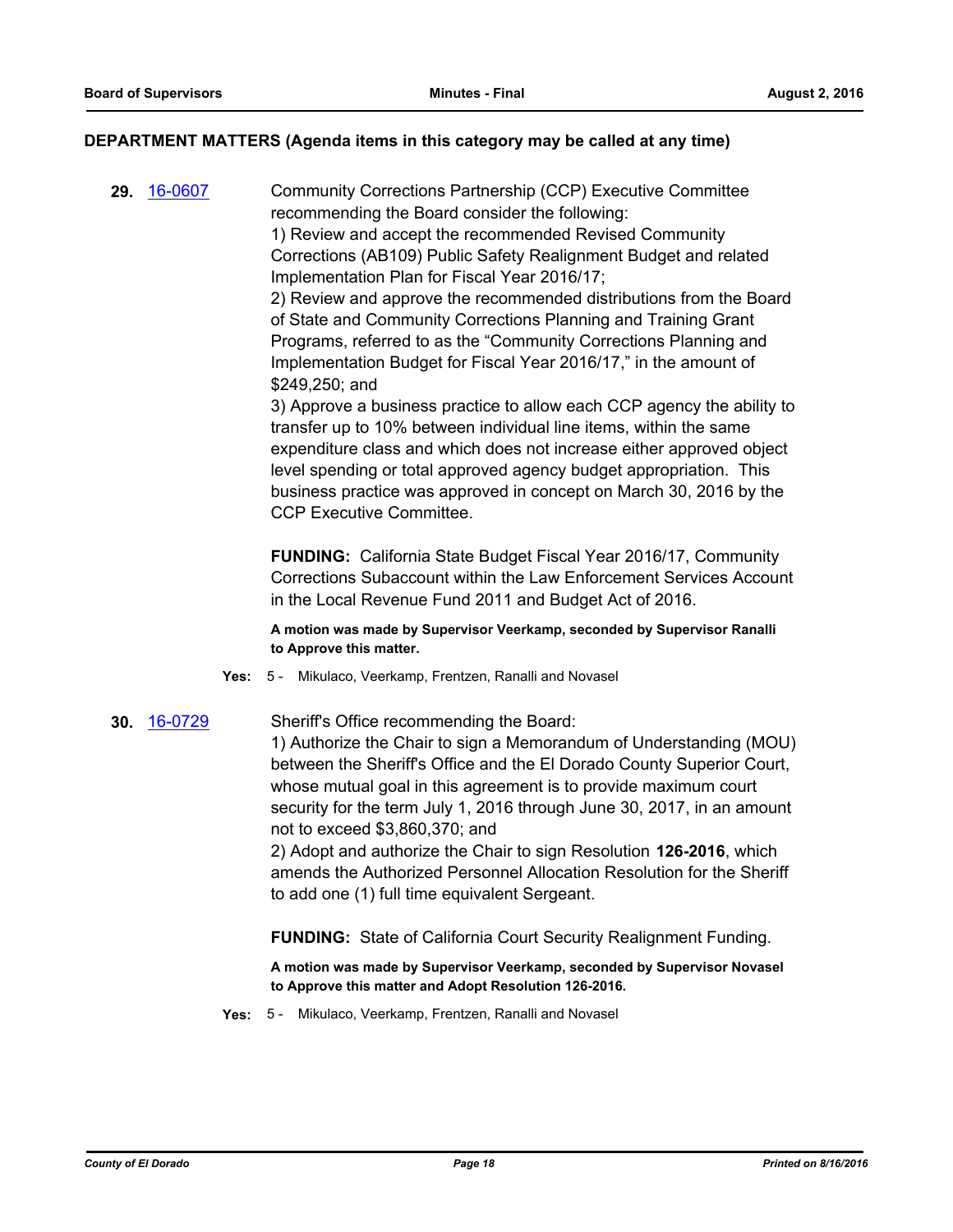#### **2:00 P.M. - TIME ALLOCATION**

**31.** [16-0606](http://eldorado.legistar.com/gateway.aspx?m=l&id=/matter.aspx?key=21264) Chief Administrative Office, Economic Development Division, recommending the Board approve and authorize the Chief Administrative Officer to sign Agreement 076-S1711 with the Greater Sacramento Area Economic Council in the amount of \$60,187, for Fiscal Year 2016/17, for El Dorado County to join the organization as a voting member, and for the provision of economic development related services including regional, statewide, and international strategy development, assistance with retention and expansion of existing businesses within the County, and research on key retention and expansion projects. (Est. Time: 15 Min.)

**FUNDING:** Transient Occupancy Tax Funds.

**A motion was made by Supervisor Veerkamp, seconded by Supervisor Ranalli to approve this matter.**

- **Yes:** 5 Mikulaco, Veerkamp, Frentzen, Ranalli and Novasel
- **32.** [16-0777](http://eldorado.legistar.com/gateway.aspx?m=l&id=/matter.aspx?key=21435) Chief Administrative Office recommending the Board: 1) Approve the **Introduction** (First Reading) of Ordinance **5040**  extending Revenue and Taxation Code Section 69.5 (Proposition 90/110) authorizing receipt by the County of El Dorado of inter-county tax base year transfers; and 2) Waive full reading, read by title only and continue this matter to August 16, 2016 for **Final Passage** (Second Reading). (Refer: 6/26/16, Item 52)

## **Staff recommending First Reading of Ordinance 5040 be Continued to August 16, 2016.**

**FUNDING:** A \$500.00 application is charged by the County of El Dorado Assessor's Office to cover the Office's cost associated with the research and processing of Prop 90 and 110 applications.

**This matter was Continued to August 16, 2016 upon approval of the Consent Calendar.**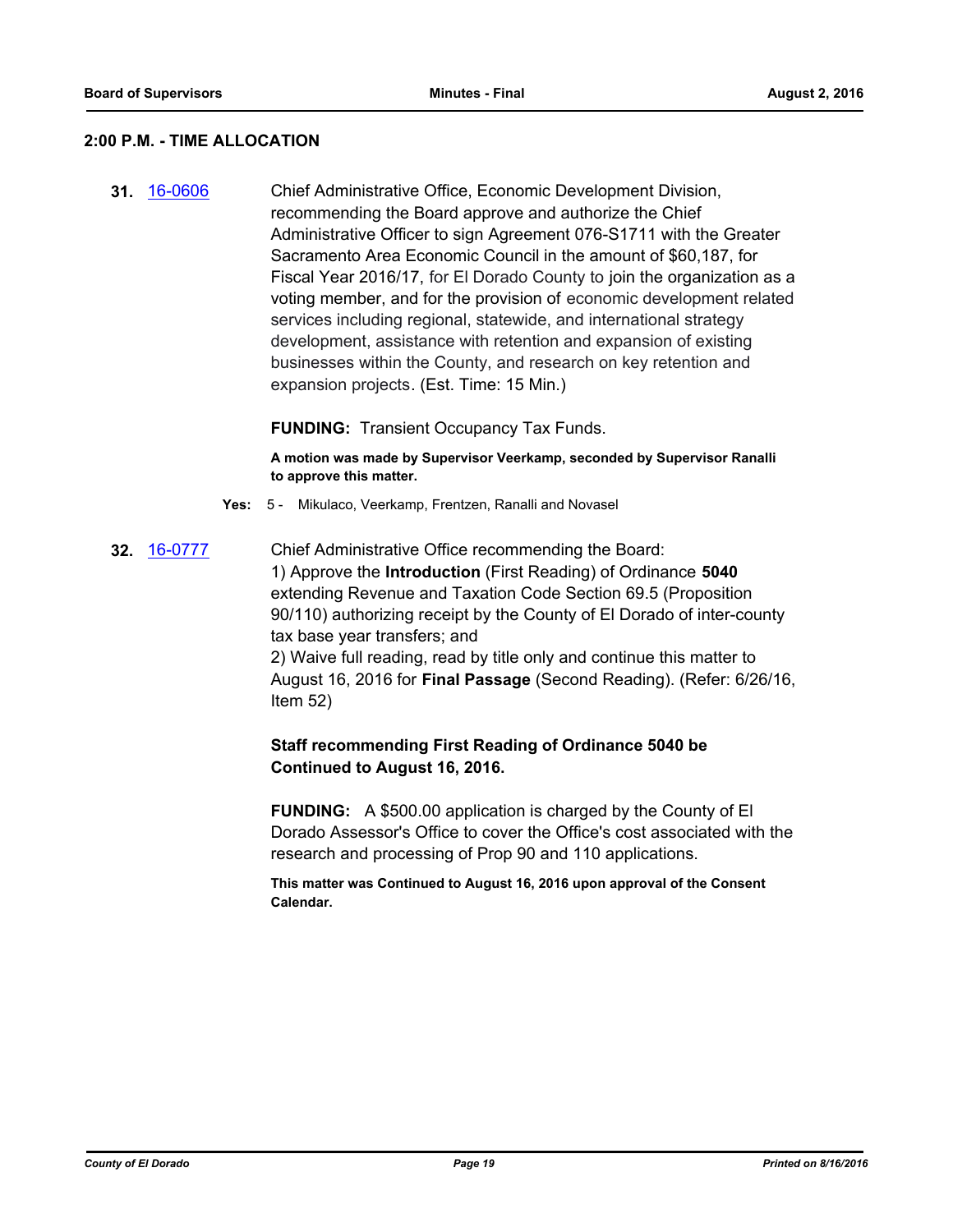**33.** [16-0509](http://eldorado.legistar.com/gateway.aspx?m=l&id=/matter.aspx?key=21167) Chief Administrative Office recommending the Board authorize the Chair to sign the California Disaster Assistance Act application regarding Tree Mortality, and authorize the submittal of the application for funding related to the State's declared Tree Mortality emergency. (Est. Time: 30 Min.)

**FUNDING:** General Fund.

**A motion was made by Supervisor Veerkamp, seconded by Supervisor Ranalli to Approve this matter and direct staff to begin the process of identifying a Registered Forrester.**

**Yes:** 5 - Mikulaco, Veerkamp, Frentzen, Ranalli and Novasel

**ADJOURNED AT 4:45 P.M.**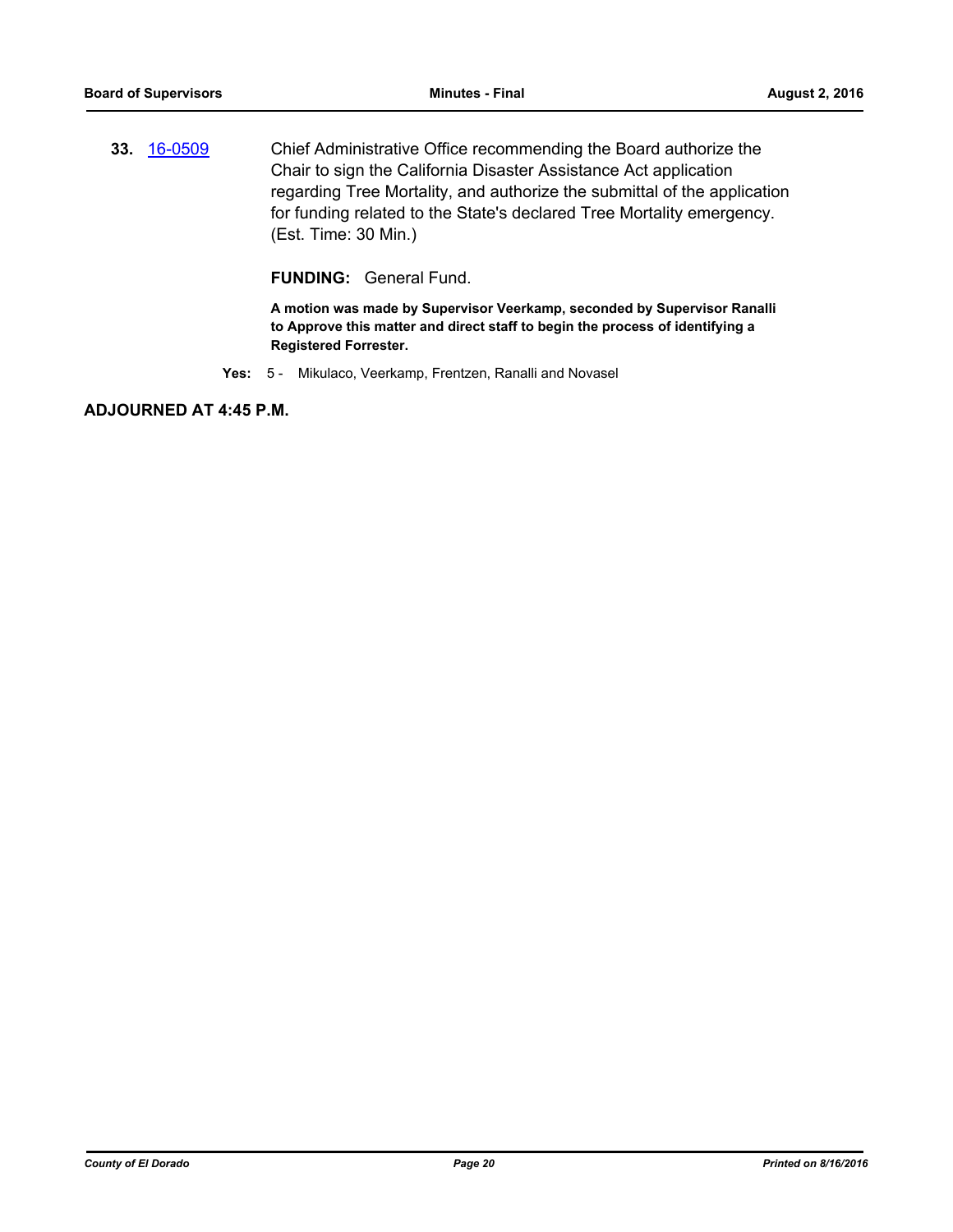#### **CLOSED SESSION**

**34.** [16-0807](http://eldorado.legistar.com/gateway.aspx?m=l&id=/matter.aspx?key=21465) **Pursuant to Government Code Section 54957.6 - Conference with Labor Negotiator**: County Negotiator: Director of Human Resources and/or designee. Employee Organization: El Dorado County Employees Association Local No. 1 representing employees in the General, Professional, and Supervisory Bargaining Units; Operating Engineers Local No. 3 representing employees in the Trades and Crafts, and Corrections Bargaining Units; Deputy Sheriffs Association representing employees in the Law Enforcement Unit; El Dorado County Criminal Attorney Association; El Dorado County Deputy County Counsel Association; El Dorado County Managers Association; El Dorado County Law Enforcement Managers Association; El Dorado County Probation Officers Association; and Unrepresented Employees. (Est. Time: 20 Min.)

**No action reported. All five Supervisors participated.**

**35.** [15-0132](http://eldorado.legistar.com/gateway.aspx?m=l&id=/matter.aspx?key=19311) **Pursuant to Government Code Section 54956.9(d)(1)- Existing Litigation**. Title: Claim of Patricia Booth v. County of El Dorado, Worker's Compensation Claim Settlement, York Risk Services group, Inc. ELOL-63236. (Est. Time: 5 Min.)

**No action reported. All five Supervisors participated.**

**36.** [15-1397](http://eldorado.legistar.com/gateway.aspx?m=l&id=/matter.aspx?key=20574) **Pursuant to Government Code Section 54956.8 - Conference with Real Property Negotiator**: This body will hold a closed session to give instructions to its negotiator regarding the real property located at 3050-3066 Lake Tahoe Blvd., South Lake Tahoe, California, known as Assessor's Parcel Number 026-050-05 (56-Acre Campground). The person or persons with whom the negotiator may negotiate is the City of South Lake Tahoe. Instructions to negotiator will concern price and terms of payment. Don Ashton, or designee, will be the negotiator on behalf of El Dorado County. (Cont. 7/19/2016, Item 50) (Est. Time: 15 Min.)

**No action reported. All five Supervisors participated.**

**37.** [16-0787](http://eldorado.legistar.com/gateway.aspx?m=l&id=/matter.aspx?key=21445) **Pursuant to Government Code Section 54956.9(d)(1)- Existing Litigation**. Title: Claim of Jill Morse v. County of El Dorado, Worker's Compensation Claim Settlement, York Risk Services Group, Inc., Claim Number ELOU-295860, ELOX-385768, and ELOX-387075. (Est. Time: 5 Min.)

**No action reported. All five Supervisors participated.**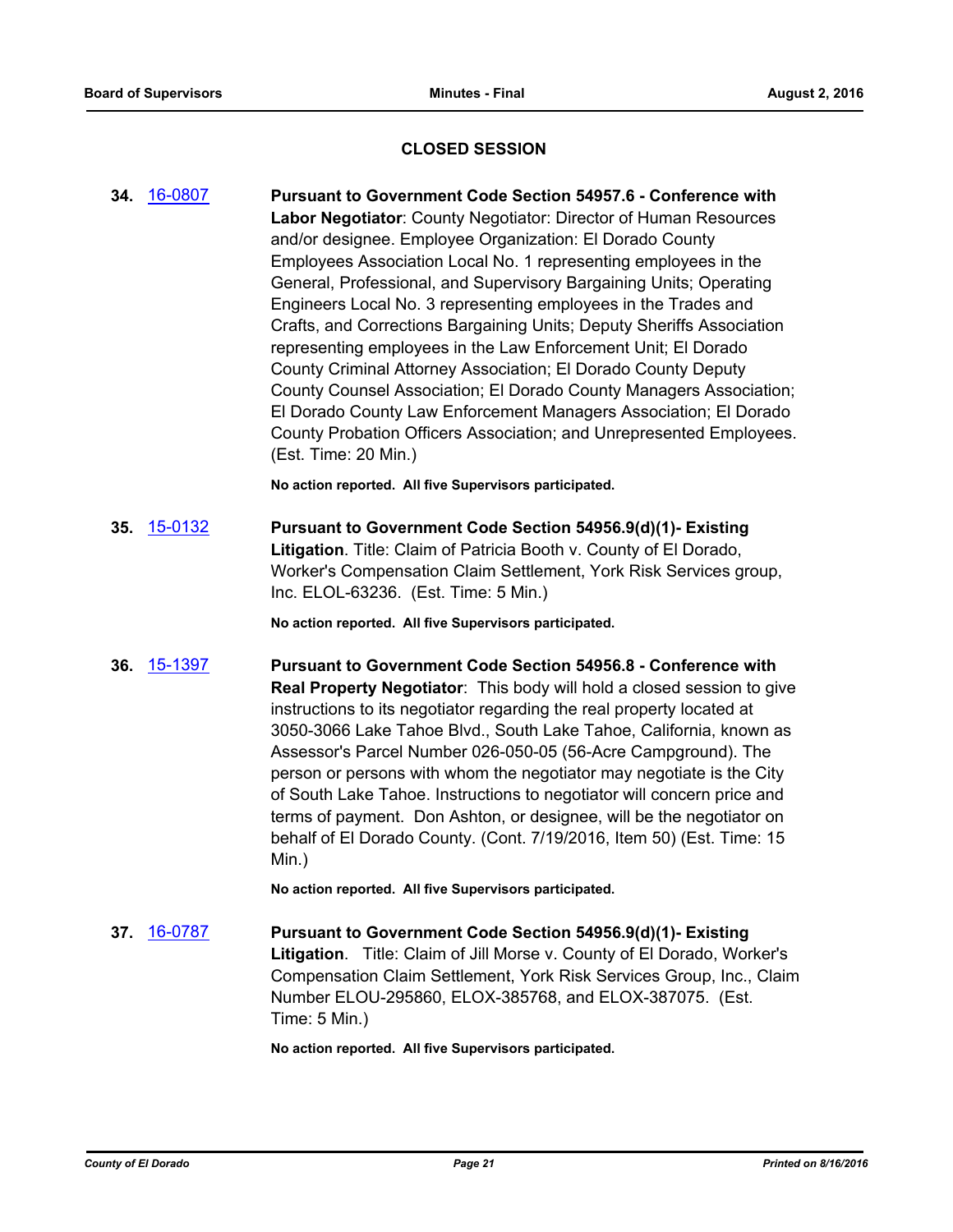**38.** [16-0406](http://eldorado.legistar.com/gateway.aspx?m=l&id=/matter.aspx?key=21063) **Conference with Legal Counsel - Initiation of Litigation** pursuant to Government Code Section 54956.9(d)(4). Title: County of El Dorado v. Cal Tahoe/City of South Lake Tahoe. Number of potential cases: (1). (Cont. 7/19/16, Item 51) (Est. Time: 30 Min.)

**No action reported. All five Supervisors participated.**

**39.** [16-0794](http://eldorado.legistar.com/gateway.aspx?m=l&id=/matter.aspx?key=21452) **Conference with Legal Counsel - Initiation of Litigation** pursuant to Government Code Section 54956.9(d)(4). Number of potential cases: (1). (Est. Time: 5 Min.)

> **By a 5-0 vote, the Board of Supervisors authorized the County's outside counsel, Meyers Nave, to initiate litigation in the form of a Petition for Order Permitting Entry on Property (Code of Civil Procedure § 1245.030). The anticipated titles of the actions are County of El Dorado v. John Khoshcar and County of El Dorado v. Martin Szegedy.**

**40.** [16-0795](http://eldorado.legistar.com/gateway.aspx?m=l&id=/matter.aspx?key=21453) **Conference with Legal Counsel - Initiation of Litigation** pursuant to Government Code Section 54956.9(d)(4). Title: Number of potential cases: (1). (Est. Time: 5 Min.)

> **By a 5-0 vote, the Board of Supervisors authorized the County's outside counsel, Meyers Nave, to initiate litigation in the form of a Petition for Order Permitting Entry on Property (Code of Civil Procedure § 1245.030). The anticipated titles of the actions are County of El Dorado v. John Khoshcar and County of El Dorado v. Martin Szegedy.**

**41.** [16-0778](http://eldorado.legistar.com/gateway.aspx?m=l&id=/matter.aspx?key=21436) **Conference with Legal Counsel - Existing Litigation** pursuant to Government Code Section 54956.9(d)(1): Claim of Matt Reid v. County of El Dorado, Workers' Compensation Claim Settlement, York Risk Services Group, Inc., Claim Number ELOV-332521. (Est. Time: 5 Min.)

**No action reported. All five Supervisors participated.**

**42.** [16-0803](http://eldorado.legistar.com/gateway.aspx?m=l&id=/matter.aspx?key=21461) **Pursuant to Government Code Section 54957- Public Employee Appointment.** Title: Director, Health and Human Services Agency. (Est. Time: 30 Min.)

**No action reported. All five Supervisors participated.**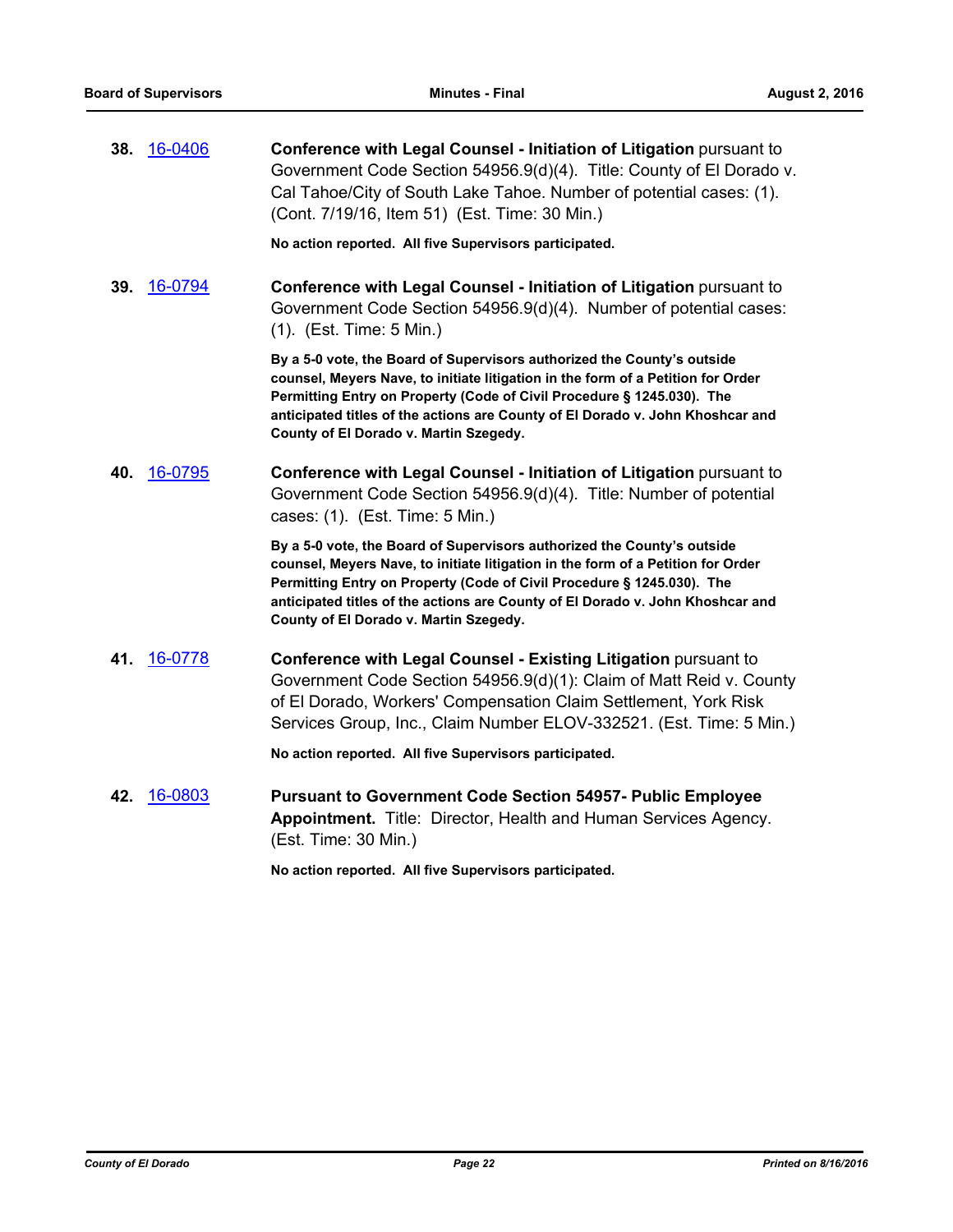#### **Addendum**

#### **CONSENT CALENDAR**

**43.** [16-0622](http://eldorado.legistar.com/gateway.aspx?m=l&id=/matter.aspx?key=21280) Chief Administrative Office recommending the Board receive and file Single Audit Addendum Letters 1 and 2 - June 30, 2015, and the Revised California Department of Community Services and Development Program Specific Audit Report performed by Gallina, LLP, related to grants awarded to the Health and Human Services Agency.

**FUNDING:** Low Income Home Energy Assistance Program.

**This matter was Approved on the Consent Calendar.**

**44.** [16-0812](http://eldorado.legistar.com/gateway.aspx?m=l&id=/matter.aspx?key=21470) Chief Administrative Office, Procurement and Contracts, recommending the Board consider the following: 1) Authorize the use of County's property located at 345 Fair Lane for the purpose of a Food Truck Fundraiser to benefit The Sheriff's Posse of El Dorado County's scholarship fund; 2) Make a determination that use of the County's property as described above provides a public benefit to residents of El Dorado County; and 3) Authorize the Chief Administrative Officer to sign Agreement 158-O1710 with The Sheriff's Posse of El Dorado County, Inc. for the Food Truck Fundraiser to take place on August 6, 2016 from 5:00 p.m.

**FUNDING:** None.

to 9:00 p.m.

**This matter was Approved on the Consent Calendar.**

**45.** [16-0824](http://eldorado.legistar.com/gateway.aspx?m=l&id=/matter.aspx?key=21482) Chief Administrative Office and County Counsel recommending the Board consider the following: 1) Approve and authorize the Chair to execute a settlement, indemnity, and hold harmless agreement with the El Dorado Hills Community Services District (CSD) related to disbursements to the District from its Development Impact Mitigation Fee Account in the amounts of \$507,730.96 and \$42,604.16; and 2) Order the Auditor-Controller to process a journal entry transferring \$550,335.12 from the El Dorado Hills CSD Development Impact Mitigation Fee Account (8963117) to the operating account designated by the District, contingent upon full execution of the above agreement.

**FUNDING:** El Dorado Hills CSD Development Impact Mitigation Fees.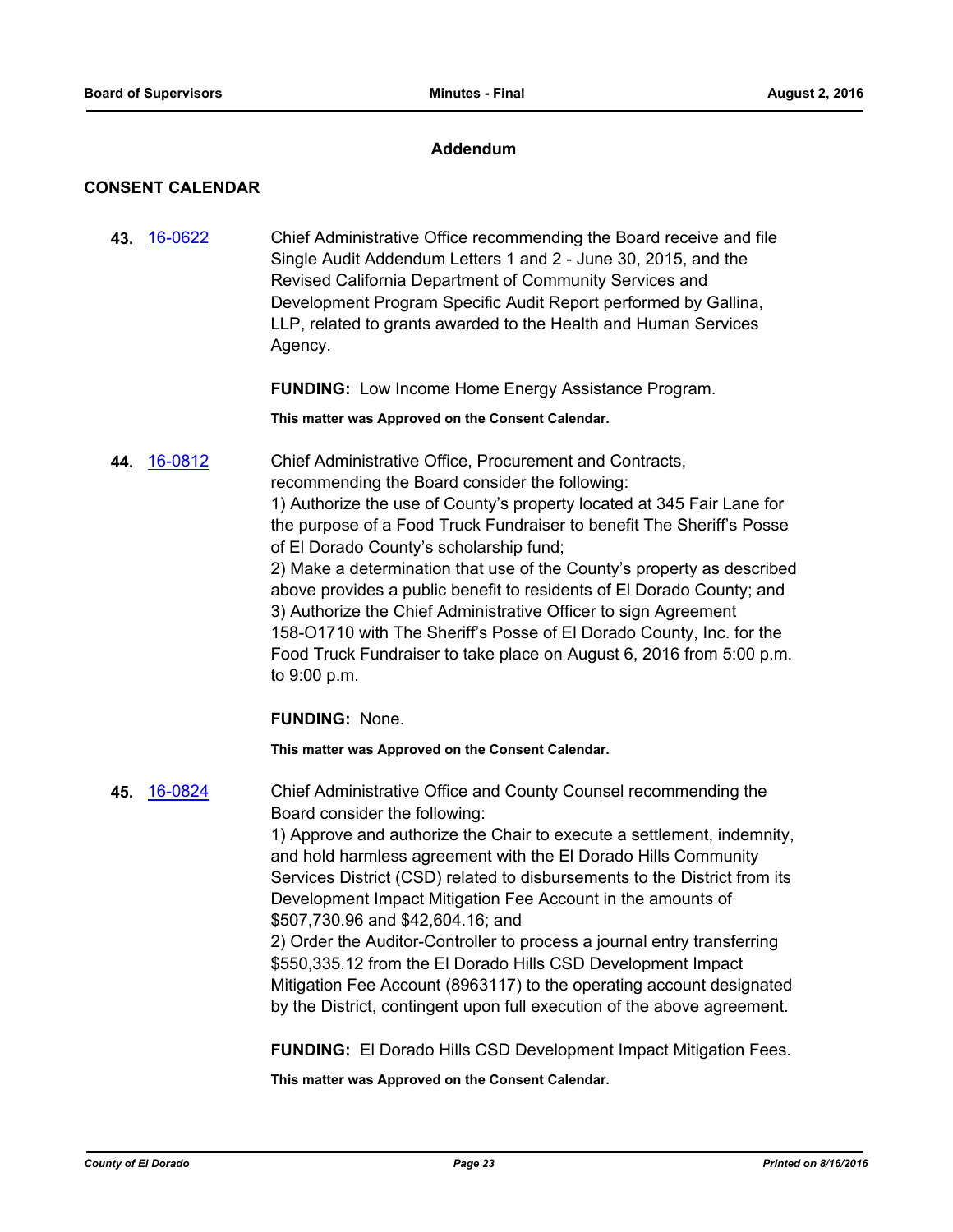**46.** [16-0491](http://eldorado.legistar.com/gateway.aspx?m=l&id=/matter.aspx?key=21148) Community Development Agency, Administration and Finance Division, recommending the Board adopt and authorize the Chair to sign Resolution **132-2016** to Rescind Resolution 117-2016, a Resolution of Intention to Form the Shinn Ranch Zone of Benefit 98616 within County Service Area 9 adopted July 19, 2016.

**FUNDING:** Developer Funds.

**This matter was Approved and Resolution 132-2016 Adopted upon approval of the Consent Calendar.**

**47.** [16-0605](http://eldorado.legistar.com/gateway.aspx?m=l&id=/matter.aspx?key=21263) Community Development Agency, Transportation Division, recommending the Board consider the following: 1) Adopt and authorize the Chair to sign Resolution **131-2016** sanctioning continuation of the closure of Malcolm Dixon Road in the El Dorado Hills area during construction of a sewer line to serve the Wilson Estates Subdivision development (TM14-1515). Daily closures will begin on July 29, 2016, and continue for thirty (30) calendar days or until the work is complete, whichever is sooner, between the hours of 8:00 a.m. and 5:00 p.m., Monday through Friday. The closure is subject to conditions set forth in Resolution 110-79 dated May 1, 1979, and in the "Special Event Permit Application;" and 2) Delegate the authority to extend this road-closure to the Community Development Agency Director, as necessary and justified, should underground conditions or other substantive issues prevent the work from being completed on-time.

#### **FUNDING:** N/A

**A motion was made by Supervisor Veerkamp, seconded by Supervisor Ranalli to Approve this matter and Adopt Resolution 131-2016.**

**Supervisor Frentzen registered a Yes vote to action item 1 of this matter and a No vote specific to action item 2 of this matter pertaining to the delegation of authority to extend the road closure to the Community Development Agency Director.**

**Yes:** 5 - Mikulaco, Veerkamp, Frentzen, Ranalli and Novasel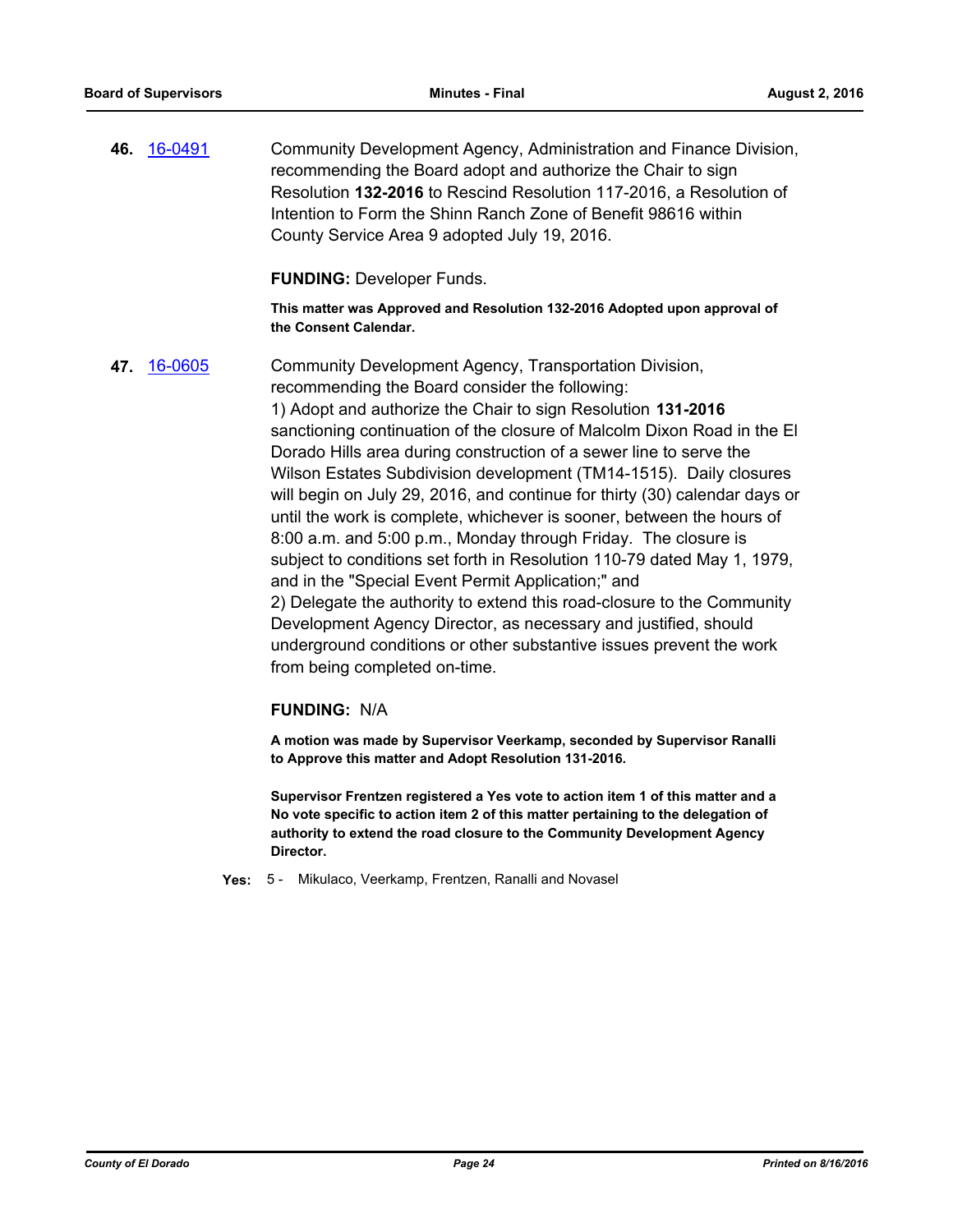|     | 48. 13-0942 | District Attorney recommending the Board approve and authorize the<br>Chair to sign a Budget Transfer increasing estimated revenues and<br>operating transfers in the Workers' Compensation Fraud Program<br>Fund, and operating transfers and appropriations in the District<br>Attorney's Office by \$13,020 to meet the Fiscal Year 2015/16 Grant<br>Award amount of \$271,428 for the California Department of Insurance<br>Workers' Compensation Insurance Fraud Program. (4/5 vote required) |
|-----|-------------|----------------------------------------------------------------------------------------------------------------------------------------------------------------------------------------------------------------------------------------------------------------------------------------------------------------------------------------------------------------------------------------------------------------------------------------------------------------------------------------------------|
|     |             | <b>FUNDING:</b> California Department of Insurance Workers'<br>Compensation Insurance Fraud Program.                                                                                                                                                                                                                                                                                                                                                                                               |
|     |             | This matter was Approved on the Consent Calendar.                                                                                                                                                                                                                                                                                                                                                                                                                                                  |
| 49. | 13-1134     | District Attorney recommending the Board consider the following:<br>1) Receive and file the Tenth Annual Report on Real Estate Fraud for<br>Fiscal Year 2015/16; and                                                                                                                                                                                                                                                                                                                               |
|     |             | 2) Approve and authorize the Chair to sign a Budget Transfer<br>increasing estimated revenues and operating transfers in the Real<br>Estate Fraud Prosecution Trust Fund, and operating transfers and<br>appropriations in the District Attorney's Office by \$5,704 for approved<br>expenditures. (4/5 vote required)                                                                                                                                                                             |
|     |             | <b>FUNDING: Real Estate Fraud Prosecution Trust.</b>                                                                                                                                                                                                                                                                                                                                                                                                                                               |
|     |             | This matter was Approved on the Consent Calendar.                                                                                                                                                                                                                                                                                                                                                                                                                                                  |
|     | 50. 14-0731 | District Attorney recommending the Board approve and authorize the<br>Chair to sign a Budget Transfer increasing Fiscal Year 2015/16<br>revenue and operating transfers in the Indian Gaming Impact Account<br>Fund, and operating transfers and appropriations in the District<br>Attorney's Office by \$49,803. (4/5 vote required)                                                                                                                                                              |
|     |             | <b>FUNDING: Indian Gaming Grant.</b>                                                                                                                                                                                                                                                                                                                                                                                                                                                               |
|     |             | This matter was Approved on the Consent Calendar.                                                                                                                                                                                                                                                                                                                                                                                                                                                  |
| 51. | 16-0821     | Supervisor Mikulaco recommending the Board provide direction to the<br>Chief Administrative Office and Community Development Agency to<br>explore enhancing the marketability of the El Dorado Hills Business<br>Park.                                                                                                                                                                                                                                                                             |

**This matter was Approved on the Consent Calendar.**

## **END CONSENT CALENDAR**